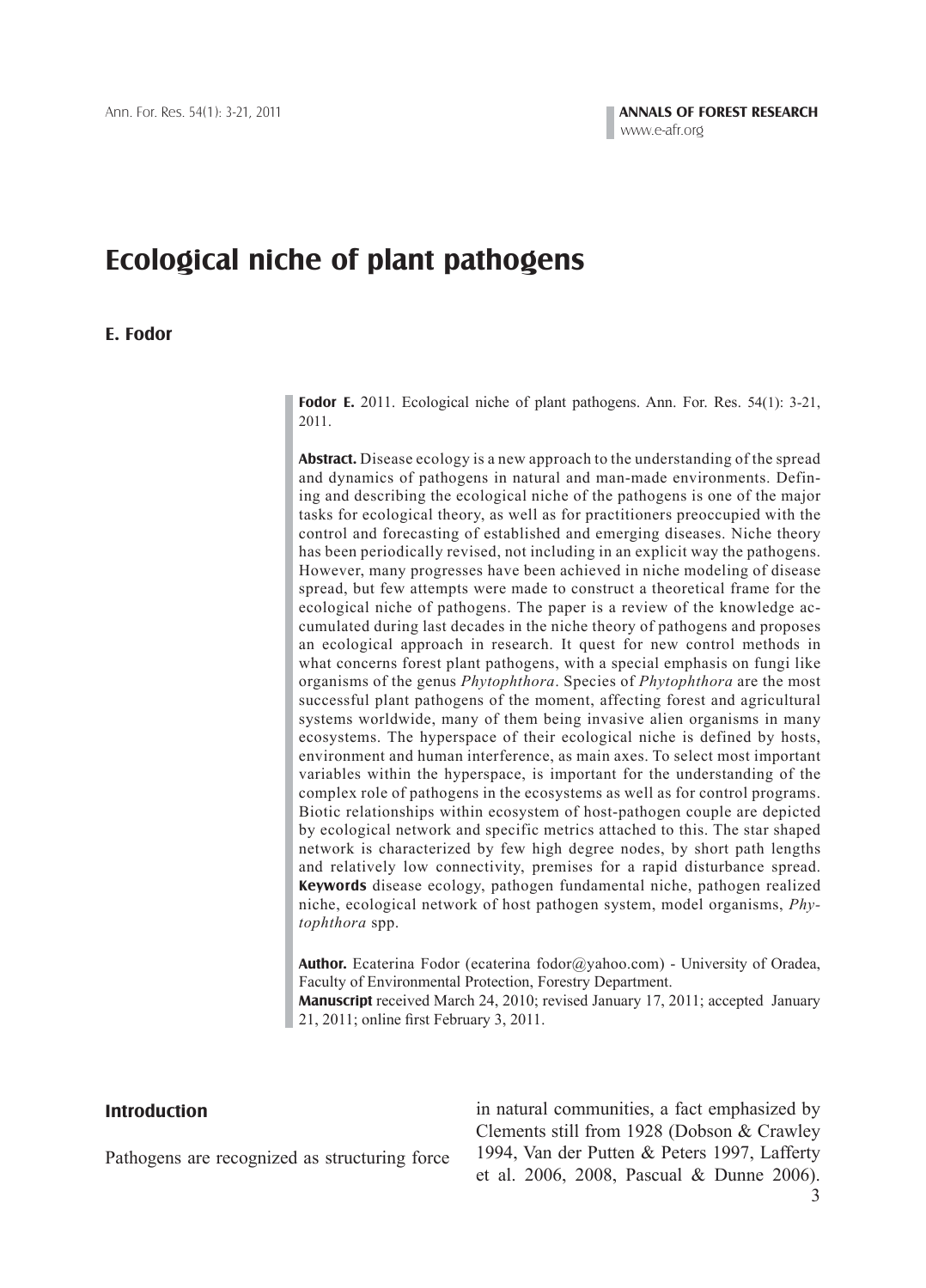Parasites play major roles in ecosystems: they promote diversity, as they affect the populations of dominant species. The consequence is the facilitation of subordinate species to build up larger populations. Parasitism and disease are, probably, the most significant causes of population regulation under natural control (Loreau et al. 2005). However, under environmental and anthropogenic stress, in natural and man managed ecosystems, epidemic diseases cause major economic losses and represent a major threat to biological conservation (Beldomenico & Begon 2009).

Disease ecology is a new area of study, focused on the underlying principles that influence the spatial-temporal patterns of disease (Glass 2006) and the characterization of the pathosystem in the larger context of the ecosystem. There is a need of sound theoretical frame for the understanding of complex problems concerning pathogens in ecosystems, mostly the host-pathogen interaction: such a frame is represented by niche theory.

Niche is one of the most discussed concepts in ecology, one the few theories subjected to evolution, denial and resurrection, and it is also a valuable framework for explaining how and what species become invasive (Chase 2005).

Pathogens co-evolve with their hosts, and accordingly, their niches co-vary. Generally, the species richness of parasites in various communities is underestimated, but it is hypothesized that their biomass is considerable. Plant pathogens have high ability to diversify, when new ecological opportunities appear (De Neegaard 1987). Specialization permits relatively large number of species to utilize a given resource, the hosts functioning as a system of resources.

Plants and their fungal/fungal-like pathogens are modular organisms. The potential to differentiate is greater in modular organisms than in unitary organisms (Begon et al. 2006). These categories of organisms display exploitative and exploratory strategies for resource exploitation. A compartmentalized plant is less vulnerable as an individual, to the impact of herbivory and pathogen attack (Valladares & Nümets 2007). A tree is a complex succession mosaic of hierarchically organized modular construction, which promotes heterogeneity to cope with organisms subsisting on or within it (Whitham 1981). On the other hand, fungi and fungi-like organisms combine the iterative modular growth with externalized metabolism, a way to cope with lack of mobility. *Oomycota* that includes aggressive plant pathogens (*Phytophthora* spp., *Pythium* spp., *Peronospora* spp.), form a unique branch of eukaryotic organisms, of independent yet convergent with fungi, life histories. Many pathogens display a saprotrophic life style and also attack a host or a group of host species that are members of plant communities. Accordingly, their niche is bivalent and the same controlling factors play different roles whether a pathogen infects a host or lives saprophytically. *Oomycota* display intermediate life history between sessile, iterative mode of exploring/exploiting resources and the mobile mode by means of zoospores, for pathogenic species as *Phytophthora* spp*.* and *Pythium* spp*.* meaning host acquisition. They combine filamentous growth strategies, common for real fungi (as evidence of horizontal gene capture from fungi), and microbial motile mode.

Plant pathology and epidemiology focus on pathogen-host interaction, on disease progress, on molecular mechanisms involved in disease, in order to find most efficient control methods. In forest plant pathology, much effort is consumed to early diagnosis and prevention of tree diseases in natural and managed woody ecosystems. The emerging domain of disease ecology widens the area of investigation in the frame of population, community, ecosystem and landscape ecology, by considering hostpathogen relationship in the multispecies networks of trophic and non-trophic interactions (Glass 2006).

The integration of pathogens and disease in ecosystem structure and processes is one of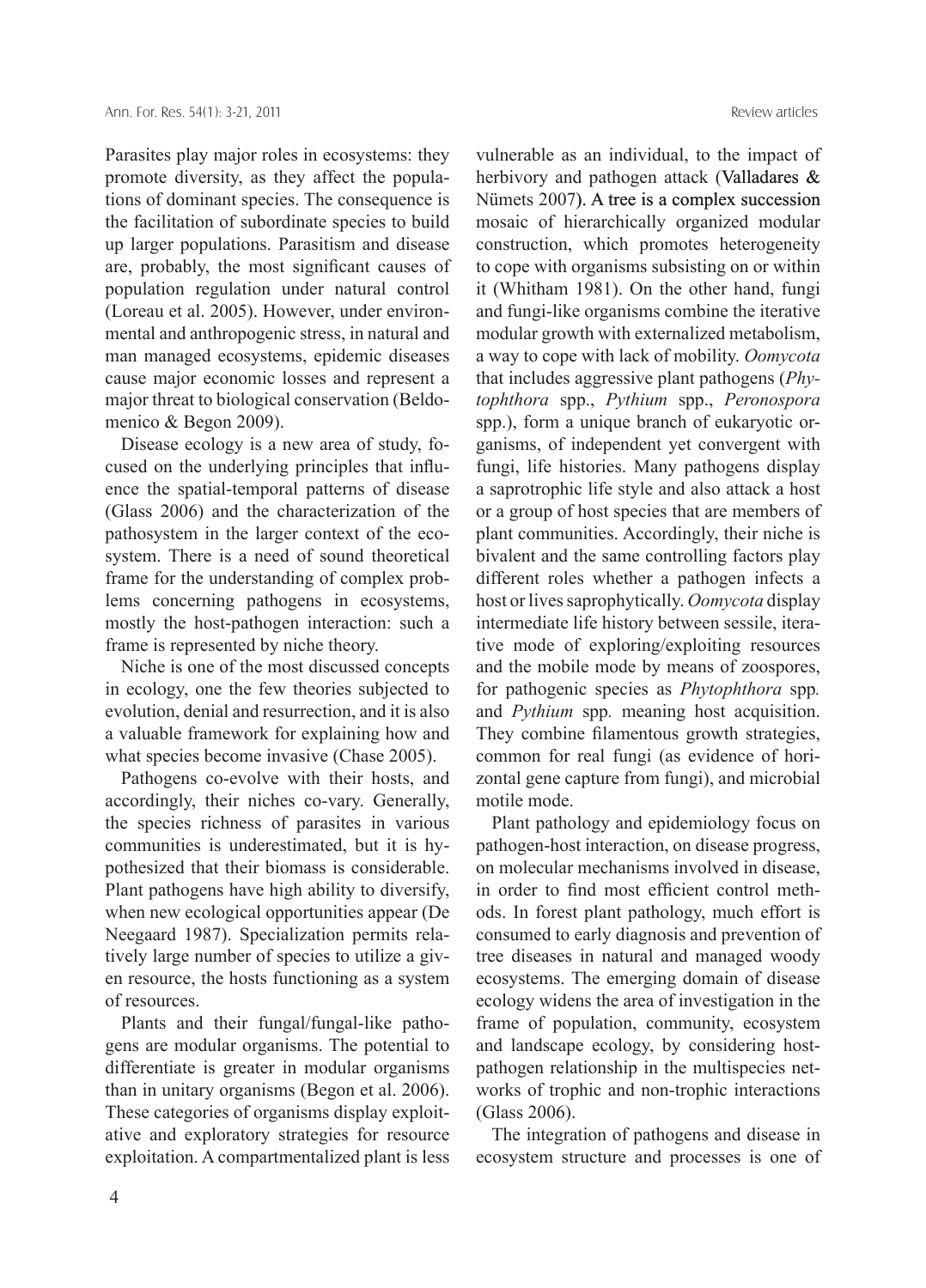Fodor Ecological niche of plant pathogens

important research streams, a special case deserving attention - niche description in terms of critical factors for survival of both pathogen and host.

A pragmatic approach to niche concept applied to pathogens is to consider them as an entity to be analyzed, the host - pathogen system in the environmental envelope and complex relationships build with other functional categories of organisms, at different trophic levels. At the present time, scientists have gathered knowledge on molecular interactions, characteristics at individual and population level of the interaction described by both pathogen and host attributes (epidemiology and symptomatology as pathogen-host interaction variables), on environmental factors facilitating disease and very little knowledge on interactions of pathogens with other organisms than hosts (competition, predatorism or hyperparasitism). Lately, it was recognized that pathogens can be keystone species, which control productivity and main processes in ecosystems, that in equilibrium conditions they act as density dependent controlling factors of the host populations (Manion 2003). We know little about their favorable and unfavorable ranges, with respect to environmental variables included in the niche. However, knowing the species niche characteristics one is able to explain and predict biological invasions (Dash 2007). For instance, species of genus *Phytophthora* used as models for the argumentation in the present paper are necrotrophic pathogens also invasive organisms causing epidemic development in a large number of plant species, many of them being woody species, both in natural and man managed ecosystems.

In this paper I overview the main traits of the niche theory applied to pathogens and hostpathogen systems, with special emphasis on *Phytophthora* spp. Also for the sake of argumentation I propose the new methodological approach of ecological networks, developed on a worked example, the couple *Phytophthora quercina – Quercus* spp and the associated

functional groups of organisms (predators, pathogens, competitors, mutualists, facilitators) to both focal species of the couple and to each of them. It is used to analyze quantitatively and qualitatively the interspecific relationships of hosts and pathogens as main axes of the realized niches in the sense other authors stressed previously (Hannon 1973, Fath at al. 2007). ENA (ecological network analysis) is a holistic methodology permitting the study of interactions (food-web, pollinator-plant, mutualistic, etc.); the network analysis based on graph theory permits to reveal higher order properties of direct and indirect interactions figured as links connecting nodes that correspond to species, functional groups of species or other entities influential in terms of relationships such as nutrient pool or detritus (Fath 2007).

The paper is structured in parts corresponding to important issues connected to niche theory: (i) how the niche concept has evolved and which are the actual main streams, (ii) how is defined the fundamental niche and how this definition can be extended to pathogens coupled with hosts and disease, (iii) how realized niche is circumscribed in the particular case of pathosystems, (iv) how realized niche with respect to interspecific relationships can be depicted and quantified using network approach. A network organized around *Phytophthora quercina* and *Quercus* spp. is proposed to illustrate this concept.

Most effort in studying pathogens at large was directed to answer questions such as "what and how". Niche theory answers to the question "why" a pathogen dwells in a particular community (the presence of a pathogen is host driven but also community driven), being at the same time, a member of the pathogen subsystem or guild, and member of microbial community.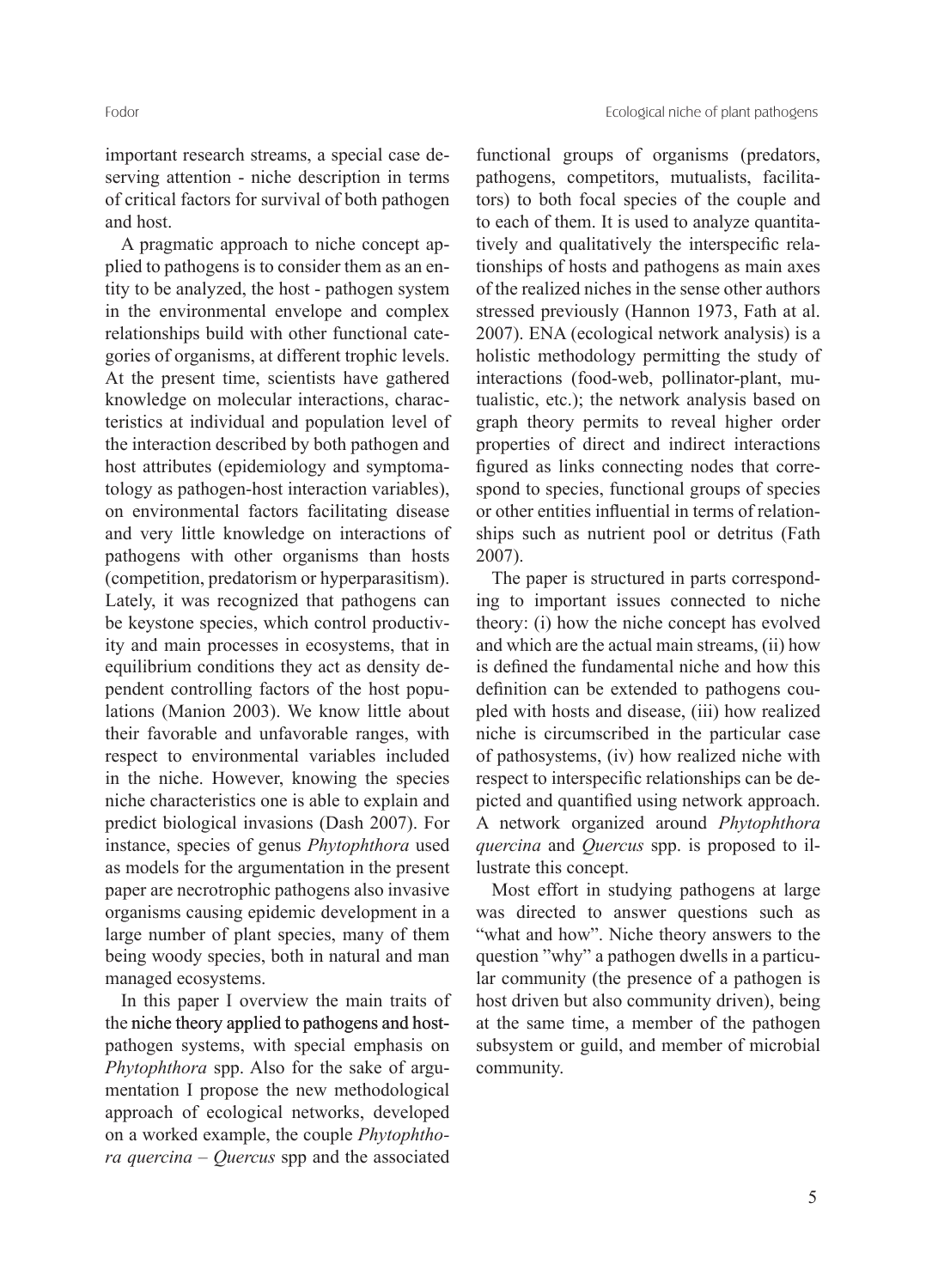#### **Niche theory evolution**

There is a vast plethora of niche definitions, subjected to revision and reconstruction with time. The basic idea is that niche is an integrative concept. It is also an organizing principle in ecology: it summarizes the effects of opportunity and constraint of the environment, as they are used by individuals, populations, species and communities (Hannah & Freeman 1993). It is also a system concept because it addresses how ecological objects fit together to form wholes/entities (Patten & Auble 1981). Niche contains sets of biotic and abiotic conditions of the environment that define the limits of a species ability to survive. Alternatively, the niche is a set of resources occupied by an organism (Putman & Wratte 1984). Early approaches of Grinnell and Elton emphasized the niche as species habitat requirements and the fact that niche is a property of the biotic community. Later niche formalization, the niche hypervolume introduced the concept of niche variables and axes. Each dimension of the hypevolume is a variable and variables are interrelated to match species to environmental gradients (van der Maarel 2005). This new approach lead to the opinion that environment contains empty niches waiting to be filled (Reich et al. 2003). The principal trigger of niche differentiation is the competition and species can co-exist as a consequence of this differentiation (Hutchinson 1959, Tilman 1985)

The classical, hutchinsonian approach of the fundamental and realized niche, is still the most operational. Niche space contains several distinct regions summarized in various ways as for example: habitat, trophic and multidimensional (Dash 2007).

The basic idea is that there are several important axes to be considered, those which correlate best with species survival. An example is soil pH and concentration in nitrate ions, as best predictors for the presence of arbuscular mycorrhizae (Fitzsimons at al. 2008).

Organisms also alter the environmental vari-

ables, an aspect that has been included in the niche concept (Chase & Liebold 2003).

In a similar manner with individual, population and species niche, a community niche can be defined as the total niche space being a multidimensional volume in which different species exist, with each dimension representing a particular resource or abiotic gradient (Keeney & Poulin 2007). Parasitic communities are described with respect not only to species composition but also to functional richness, each species occupying a specific niche space, for instance a specific organ or host tissue. Within each functional group, species redundancy is expressed by same traits, in a more pronounced manner at closely related species. Species which share a large number of biological traits also experience wide niche overlap (Hérault et al. 2008).

One of the most debated issues in niche theory was generated by the statement of the preexistence of niches or empty/vacant niches (Lewontin 1978, Rohde 1991) versus the niche as an individual/population/species property (Chase & Liebold 2003). Rohde (1991, 2005) has shown that hosts are preexisting niches for parasites. A proof of the statement is the fact that invasive species, initially enemy-free, acquire parasites in time. As a general rule, hosts are not saturated with parasites (Lekevičius 2009). It is a partial explanation for the colonization success of alien *Phythophthora* species, which are also highly competitive and can displace the resident pathogens.

Niche concept centered on species requirements and functional position is a lucrative frame for other important theories and concepts in ecology: distribution of species abundances and diversity, community structure and trophic web (MacArthur 1960, Pielou 1975, He & Tang 2007).

The hyperspace concept made niche more affordable in practical, quantitative terms (Strain & Billings 1974). This hyperspace can be divided in subspaces, containing sets of conditions or variables to be analyzed. In other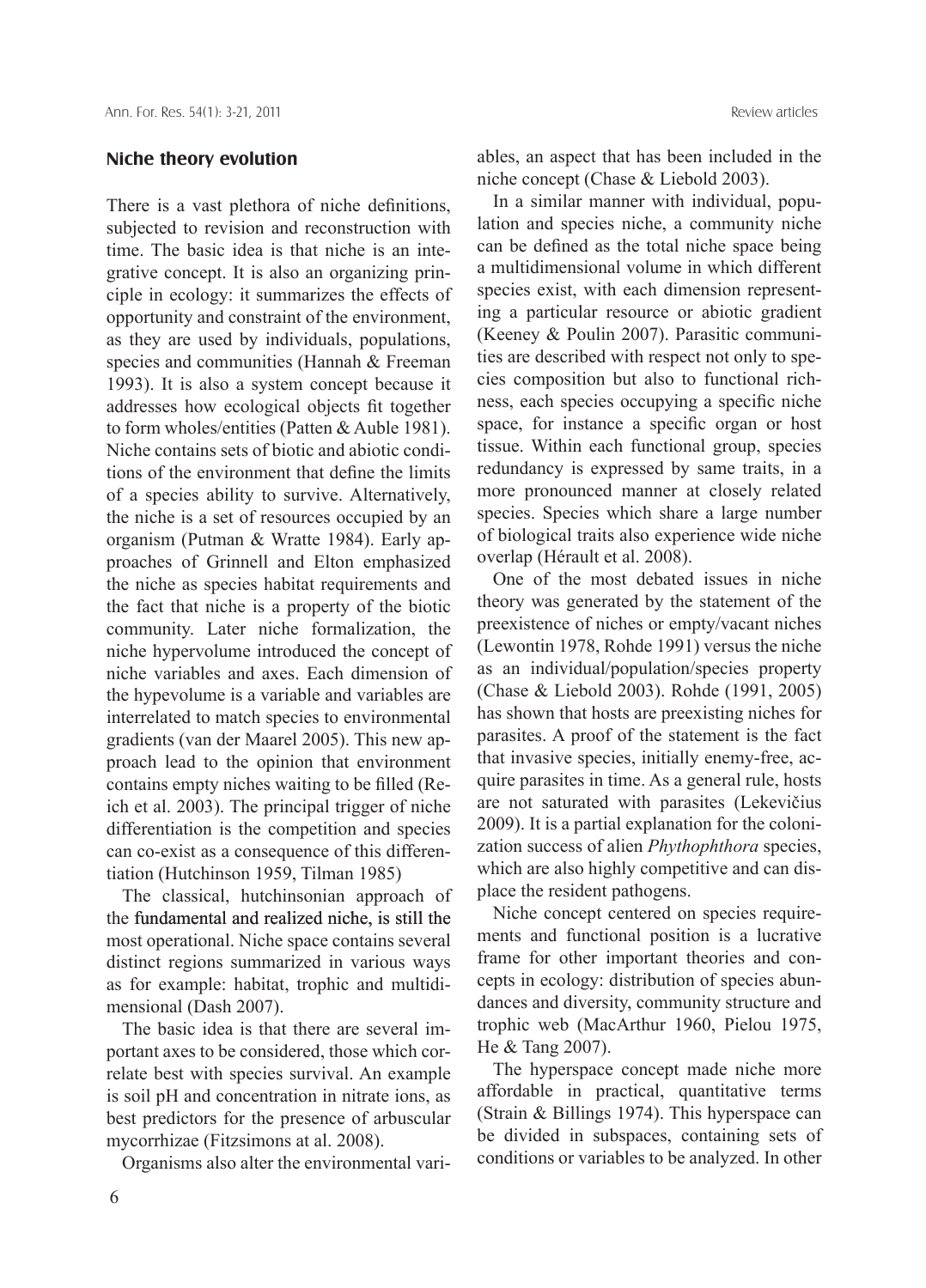words, niche space is a set of environmental variables and all the response vectors of the organism. Niches can be modeled: environmental variables can be measured along axes, and internal structure of the niche is determined by the species performance (population fitness) (Petersen 2007). Response variables are niche dimensions, depicting the reaction of populations/species. Species abundance is a response variable, included in the niche preemption model. Most abundant species acquire the most important part of a particular resource, a model which describes communities with few dominant species (He & Tang 2007).

In plant-pathogen interaction, there are genomic responses of the plant to infection (Straalen & Roelof 2006), which can be quantified. Any point inside this space is a function of all environmental variables and responses. If there are overlaps in environmental vectors (or trophic vectors) of two organisms, a competition region differentiates. Niche can be summarized as a system of stochastic/deterministic, compartment or static/dynamic models, there are internal and external variables included in models, but for the time being most of the models treat external variables. Adjacency matrices and ecological networks are used to depict possible links between state variables, such as vegetation, climate, hosts and disturbance regime. Niche modeling is another promising direction in niche description comprising abiotic niche including disturbance regimes, biotic niche and accessibility within dispersal capabilities. The later is not a niche dimension, but a set of factors that constrain the species to inhabit less than its distributional capabilities. The geographical projection of these conditions represents the distribution of species (Peterson 2006). In the case of pathogens, I consider that proxis for population parameters are pathogenicity, virulence, infectivity, or disease attributes, such as disease severity or disease frequency and they can be used for the construction of matrices. These are functional traits that are directly or

indirectly measurable. It is a valid approach in quantifying species niche by using traits instead of environmental parameters (Violle & Jiang 2009). In fact, the niche may be also defined as a fitness measure in a multidimensional environmental space (Levins 1966, Holt 1987).

## **Intersection niche of host and pathogens**

Host and pathogens share axes of the environmental envelope, which encompasses also the space of the fundamental niche. Because of the principle of competitive exclusion, species are placed in different positions along same axes that eventually represent several environmental gradients.

The most striking difference between the ecology of parasites/pathogens and free living organisms is the fact that the habitat of the pathogen is a living organism (Begon et al. 2006). Host plays the role of habitat and nutrient resource for the pathogen, meaning that host contains axes of the fundamental niche related to habitat and to resources for the pathogen, as well as axes representing utilization or physiological response of the pathogen. Realized niche of the pathogen incorporates response of the hosts to infection as well as biotic limiting interactions discussed in more detail further in the text. The outcome of parasitic relationship is controlled by the host physiology at individual level and the degree of individual traits variability at population level. The niche of a pathogen with complex life cycle, including host alternation or saprophytic stage, is adjusting, changing and it is affected by biotic and abiotic environment, within the limits of its genotype and phenotypic plasticity.

The interaction of the host with the pathogen places pathogen attributes among the axes of the realized niche. Also, the niche not being a property of the species, it shows variation between populations. In terms of popula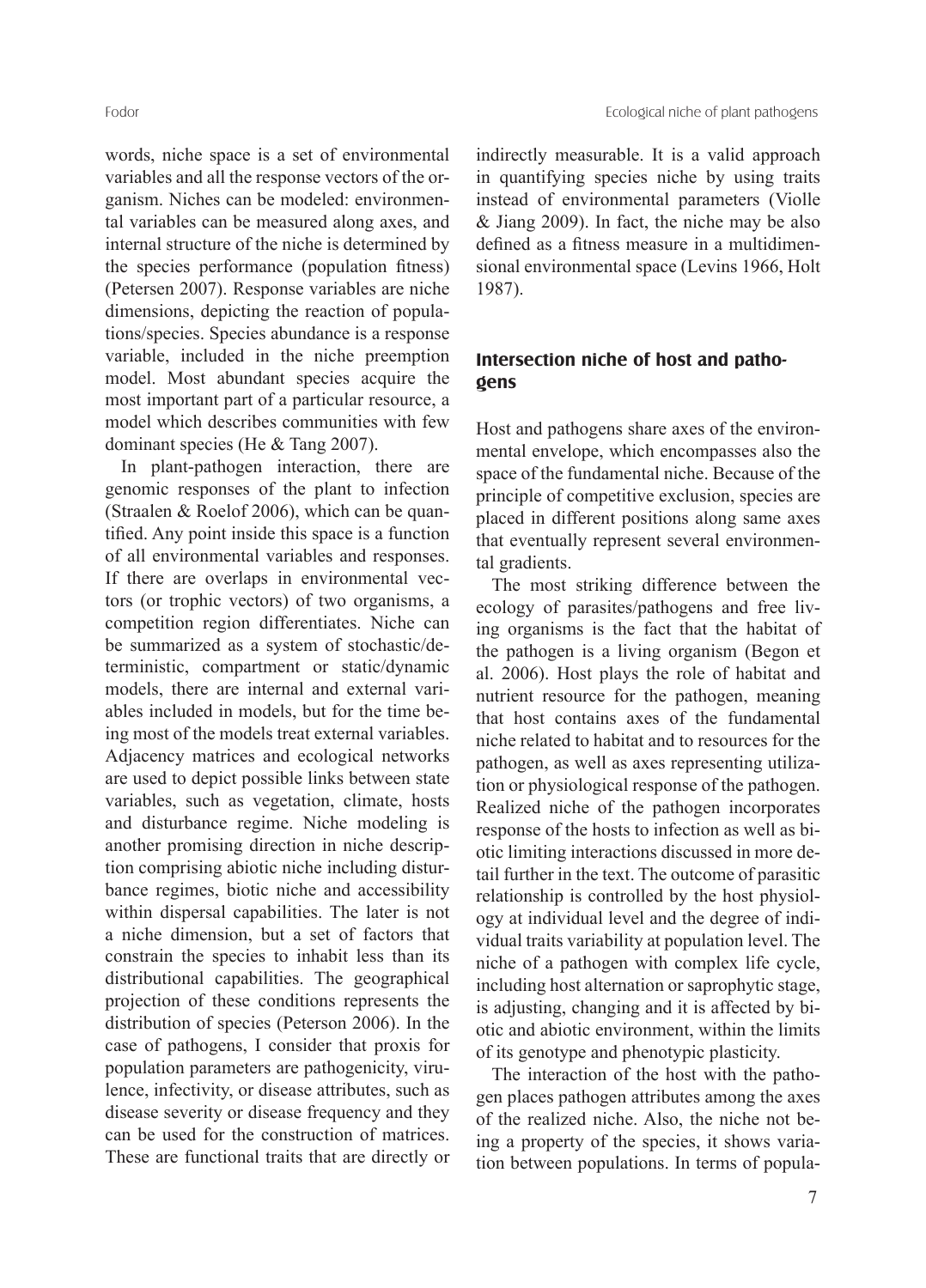tion attributes or pathogenic markers, different pathogen populations display different virulence or infectivity. An alternative approach is consid to host defined ecological niche of a pathogen or group of pathogens (Gudelj et al. 2004), which means a host imagined as a partial niche hypervolume for the pathogen. Pathogen-host interaction have two outcomes: (1) same pathogen – new host, (2) emergence of a new pathogen, in both events the niche being re-dimensioned. One largely commented example is of the emergence of *P. alni,* causing alders' decline in Europe, from *P. cambivora x P. fragariae* by means of hybridization (Brasier 1999).

There are two major approaches in niche description: (i) structural, which takes into account the trophic relationship host-pathogen, population structure with specific attributes of the pathogen (virulence, pathogenicity, infectiveness) of the host (resistance, anatomical, physiological barriers), the habitat description including environmental envelope and relationships with other organisms and (ii) functional, with three hierarchical levels: molecular (gene-to-gene, elicitors), individual (which is a physiological response) and population

(numerical response in terms of host fitness, host biomass as consequence of host-pathogen interaction and the numerical response of the pathogen in terms of populations of lesions).

An important issue related to host-pathogen interaction is the body scaling: there are scale differences between host and parasite, while body size predicts the metabolic rate, energy uptake, physical forces have different impacts on small organisms (pathogens), as compared to large organisms (hosts) (van Straalen & Roelof 2003).

It is worth to mention that niche dimension of the patho-system is different during epidemics to the same from the latent development of pathogen population. Pathogens attacking same organ or tissue are grouped functionally in guilds. Members of the guild share at least three important axes: resource, namely the host organ/tissue, space or location inside host and host response to infection (Pedersen & Fenton 2006). These axes are placed in different places: host niche, disease niche, pathogen niche.

The dynamics of infectious disease is viewed as an overlap in time-space of niches, of the component populations (Glass 2006). In the case of vectored diseases, there is an overlap



**Figure 1** Intersection of host, pathogen (left) and host-pathogen-vector (right) niche within the environmental envelope diagram.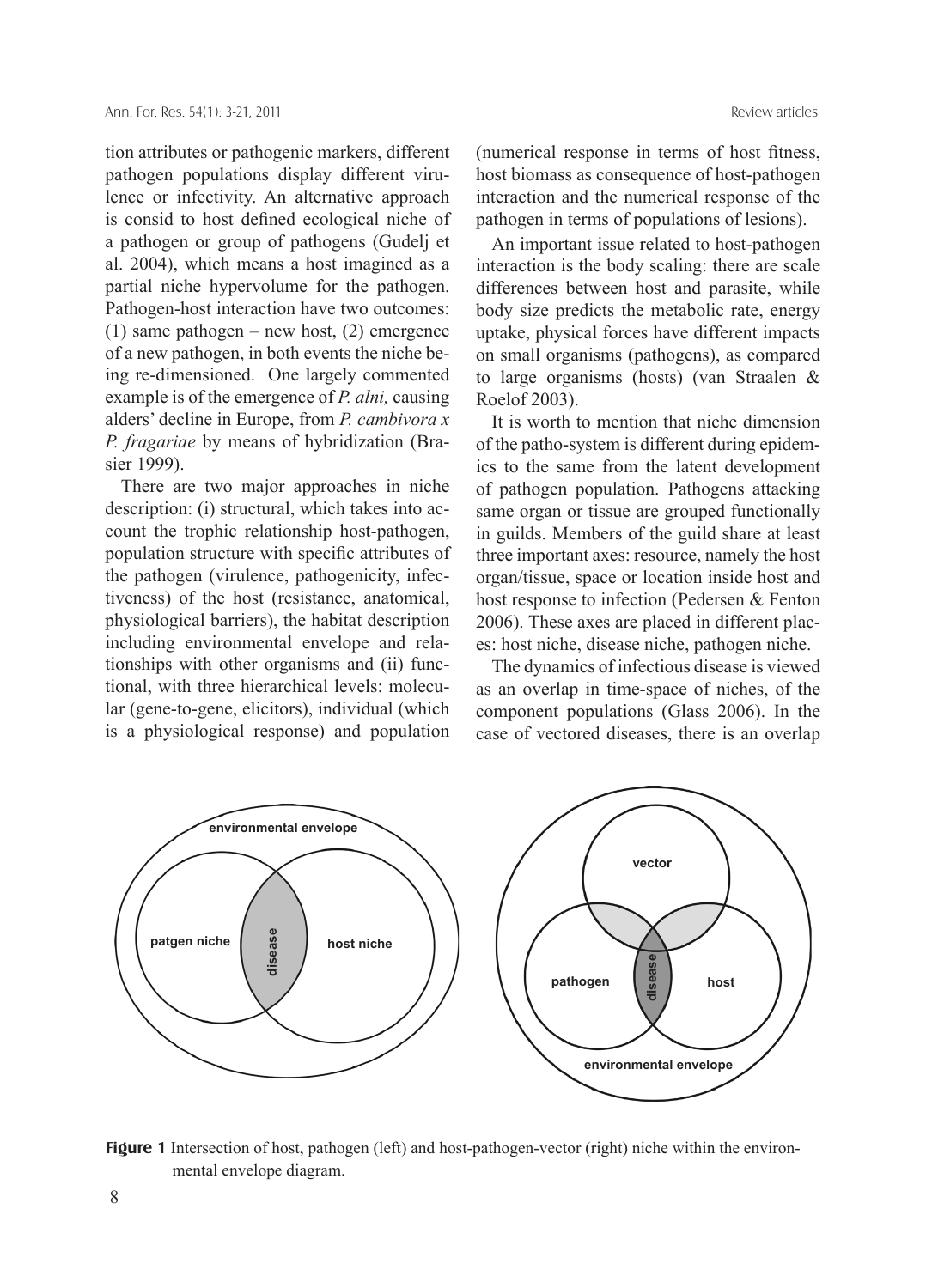among pathogen niche, host niche and vector niche (Fig. 1).

An intriguing issue is the virulence, as an important trait, which can be severe, with lethal outcome, sustaining the paradox of the pathogen that both harms and depends on the host (Dethlefsen et al. 2006). The common view is that virulent pathogens originated recently and had not established a balanced relationship with the host. The measure of pathogens performance represents the reproductive output and the transmission success, meaning that the host must survive long enough to permit the reproduction and dispersal of the pathogens. The selective trade off in the case of many epidemic *Phytophthora* species is directed in maximizing the production of infectious propagula before the host succumbs. However, an optimally virulent pathogen is possible to be a poor competitor in mixed infections.

Virulence together with other pathogen attributes (infectivity, pathogenicity) describes pathogen population and represents response variable in niche space. Increase of virulence appears when a pathogen invades a new environment, host or tissue and is the general case of emerging or invasive pathogens such as *Phytophthora spp*. In fact, up to 65-85% of pathogens in a region are alien (Pimentel et al. 2000). Most of *Phytophthora* spp. being invasive species, the mechanism of extra-range dispersion is poorly understood. For the moment, one single explanation covers the known introductions: human trade.

Lesions form distinct populations and represent a measure of disease severity (response variable) as well as of potential transmission success. For instance, in the case of infected host with *Phytophthora ramorum* a significant relationship was described between lesion area on leaves and the number of resting spores suggesting that more inoculum is produced from larger lesions (Anacker et al. 2007).

In my opinion, host disease related traits such as susceptibility are important axes that can be placed in the intersection area corresponding to disease.

## **Fundamental niche of the pathogen**

Fundamental niche is an abstract construction. It contains axes connected to host as habitat and resource but also to environmental envelope that affect both partners in a different way or in different regions along axes representing environmental gradients. At large scales, climatic envelope that incorporates most important abiotic axes, dictates the species distribution.

I consider that disease intersection describes the space of the hypervolume which incorporates the successful acquisition of the host resources by the pathogen, the favorable (for the pathogen) regions of the environmental gradients, and successful colonization of the habitat, namely the host. For the sake of symmetry, same axes incorporate for the host the unfavorable regions along environmental gradients facilitating the pathogen. For instance, soil prolonged flooding which is a limiting condition for trees and is a favorable condition for soil-borne species of *Phytophthora*.

A subsystem of fundamental niche is the habitat of a species (habitat niche), population or community, for pathogens, a part of the habitat is the host itself. Niche of an organism can vary although the habitat is the same.

If there are no habitat vectors in common, no niche overlap occurs. Overlap appears in the competition region. Response vectors differ in different parts of a species niche as biological processes respond to environmental gradients. There is an optimal part of species niche and suboptimal in other areas.

In my opinion, the habitat of pathogens scales at least at three levels: the restricted habitat is represented by the host, sometimes a particular tissue or particular organ; the extended habitat is represented by the microenvironment close to the host and the general population habitat. The restricted habitat is defined by molecular interactions and incorporates axes of the fundamental niche as well as axes of realized niche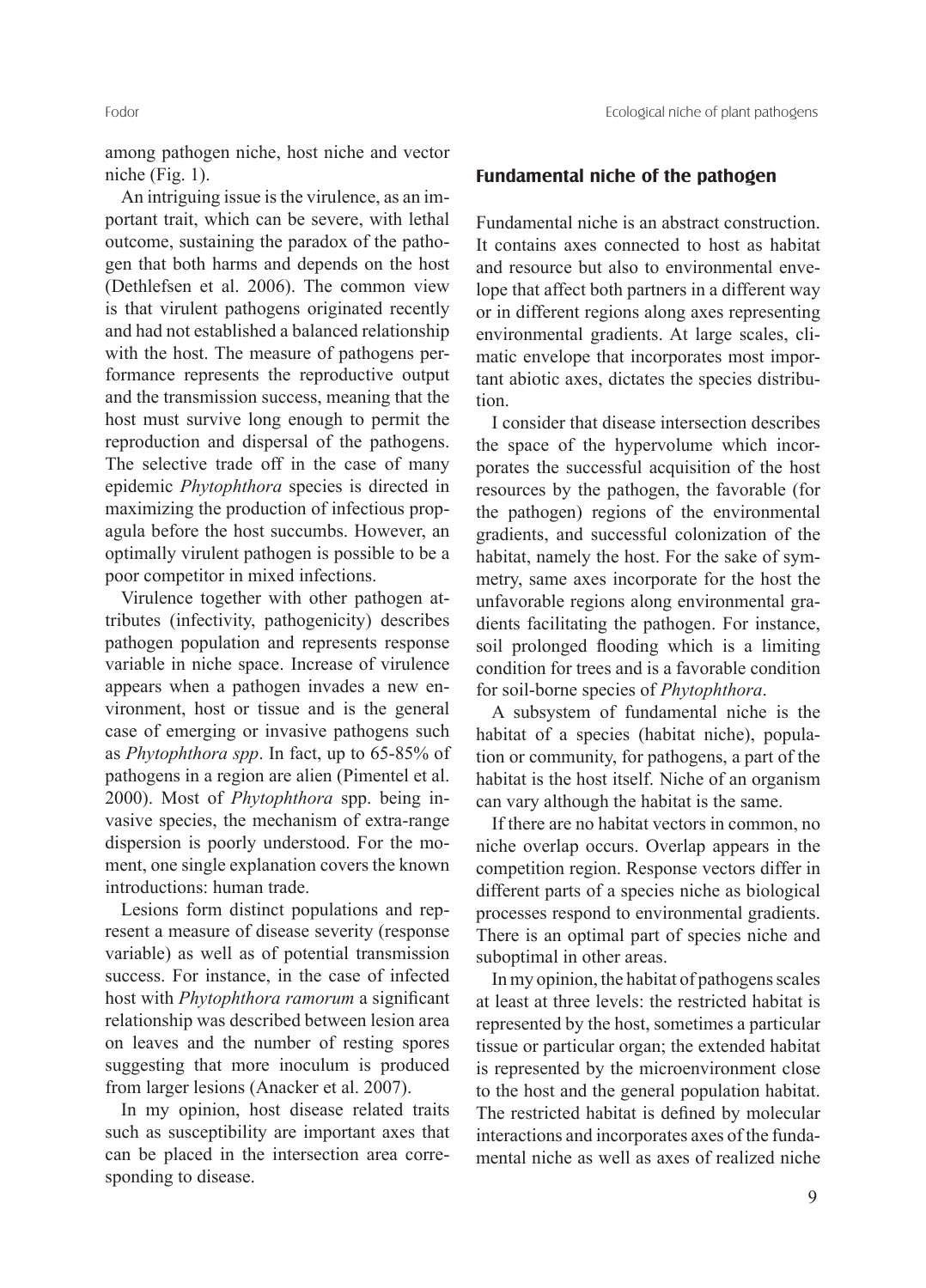since pathogen-host interaction is a particular type of biotic relation. The extended habitat contains axes of the fundamental niche. The habitat of pathogens represented by the host is also a nested entity consisting of target tissue, target plant species, target population within a target community, within a specific ecosystem within a specific landscape. Habitat use is also nested: biochemical regulation of pathogenhost interaction, susceptible individuals within population and the process of probabilistic/ stochastic interception by pathogen meaning successful colonization and successful dispersal with respect to community and ecosystem, also influenced by some landscape attributes such as connectivity, topography, and spatial distribution of environmental factors relevant to the hosts.

Habitat alteration increases disease risk, a fact sustained by extended crisis phenomena affecting habitats worldwide. Environmental disturbance increases the rate of evolution of fungal pathogens. Hybrids have increased aggressiveness as the case of the newly emerged pathogen, as *Phytophthora alni* demonstrates (Brasier et al. 1999). Asexual reproduction and self fertilization commonly encountered in many species of fungi and fungi-like organisms are beneficial for marginal populations in marginal habitats.

10 At regional and continental scales, biogeographic processes that affect hosts must have some influence on the pathogen. For invasive pathogens which is the case of *Phytophthora* spp. there are several probabilistic filters contributing to the establishment in new area and/or host: local habitat suitability in terms of abiotic factors between the accepted limits of variation for the pathogen (climatic factors are highly correlated with pathogens), susceptible host, colonization capacity, sustainability of a viable population (Mǿller 2005). Predictive models of *Phytophthora* potential occurrence at large, regional scale were generated using detailed climatic data and temperature requirements inferred from laboratory trials. One example is CLIMEX model for potential establishment of *Phytophthora ramorum* in Eastern United States (Venette 2005). This model resulted in being sensitive to parameters describing pathogen's response to heat stress and initial moisture promoting growth. However, the assumption that laboratory trials are reliable and can be extrapolated to field conditions is risky.

The fundamental niche of an organism can be entirely contained in the fundamental niche of another organism (a frequent case in host associated microbial communities), more often niches overlap which is a measure of association between organisms. We can predict the niche evolution from the knowledge of the environment and resource utilization of each species. For instance, abiotic factors requirements are differential and permit a temporal, spatial as well tissue type succession of pathogens (niche package): *P. syringae* has optimal temperature at 20° C and is found to be active on woody tissue during dormant period. *P. citricola* and *P. cactorum* have optimum at 25-28° C and are found on sprouts during the spring. In case of *P. ramorum* relevant field variables at biogeographical scale are: minimum average temperature, mean precipitation, longitude. Each species has a particular and optimal combination of factors at which performs best, leading at the community level at niche differentiation. On the other hand each species covers only a part of the habitat considered as being optimal (Tilman 1999). Suboptimal habitats are occupied as a consequence of competition pressure, with a weaker species performance. The tree genetic variability is overridden by effects of local environmental factors at landscape level (Anacker et al. 2007) explaining the way it performs when confronted with pathogens.

To understand niche, not only limits must be known but also the level of response within limits. It is sufficient to describe several critical variables corresponding to a partial niche (Maguire 1967) which determine the survival. Such partial niches are (Terradas et al. 2009): resource niche, habitat niche, life history niche, fluctuation niche (heterogeneity of the niche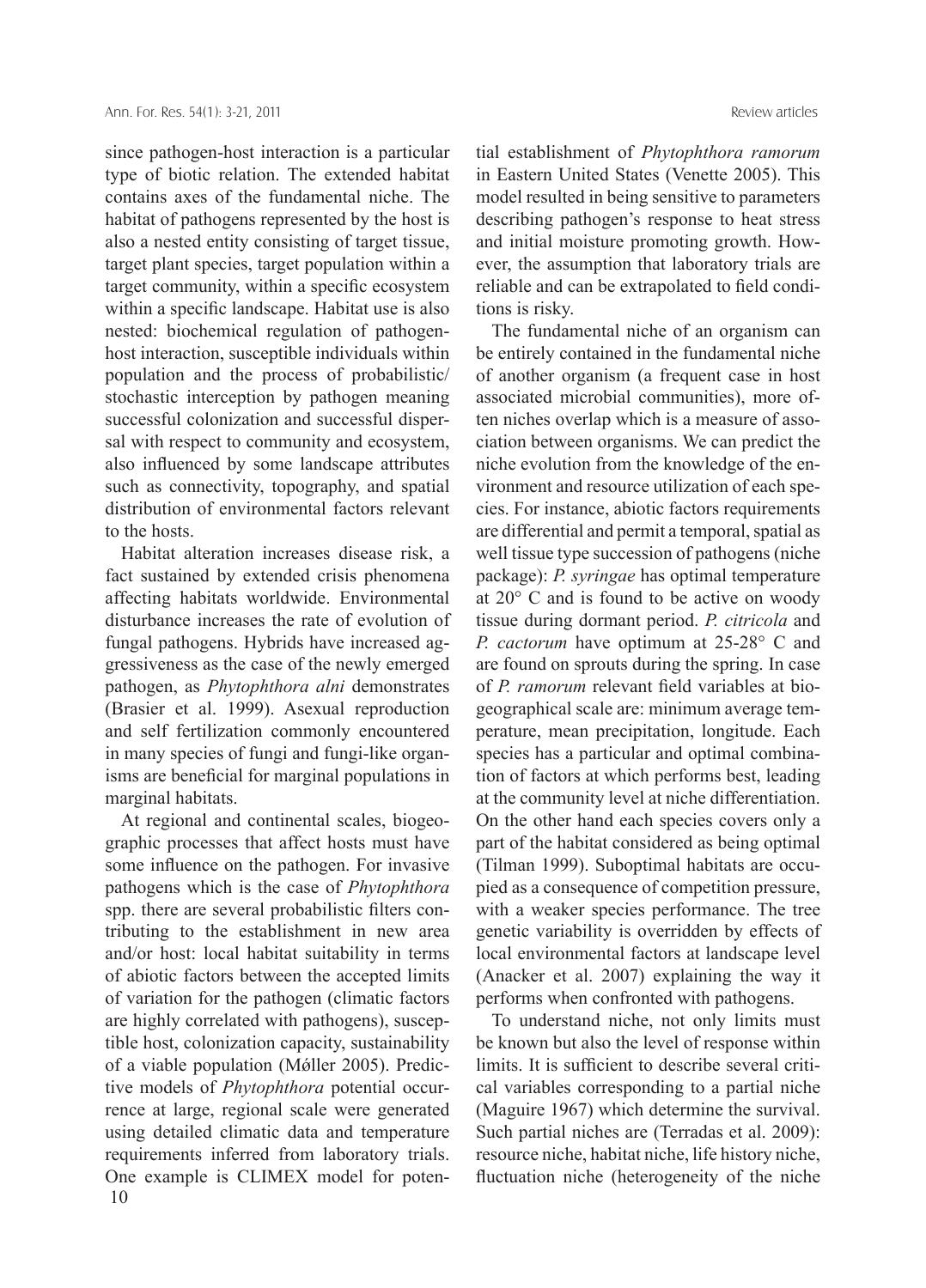determined by environmental fluctuations – incorporates in the niche model the disturbances as influential shaping factors).

In my view, there is an important issue in niche subspaces identification: existence of specific host variables, pathogen variables and specific disease variables such as disease frequency and severity.

To the fundamental niche is related the dispersal of the pathogens. Biotic vectors are covering a gradient from facilitation to mutualism in relation to pathogens and there is a sub-region of intersection of pathogen and host fundamental niches.

Colony growth characteristics, used for species description, are indirect niche specifications, namely of fundamental niche, corresponding to physiological requirements of the organisms. For instance, there are differences in growth rates, depending on media. *Phytophthora polonica* displays moderately-slow growth on CA (carrot-agar) and CMA (corn meal agar) at 20º C and slow on PDA (potatodextrose-agar) and MEA (malt extract agar) (Belbahri et al. 2006).

During its life cycle, *Phytophthora* spp. responds in two ways to resource pool, which is spatially scaled and, accordingly, varies its performances on different resources: (i) during saprotrophic stage - fine grained, localized resources, litter and soil, (ii) during pathogenic stage - coarse grained, more dispersed resources (Ritchie & Ollf 1999, Chase 2005), namely the hosts.

Soil borne pathogens have a restricted mode of dispersion and several types of vectors are involved, that justify the rapid spread of *Phytophthora* spp. as invasive organism in the world.

In connection with disease niche, the concept of ecosystem vulnerability is an important starting point in predictions regarding species and ecosystems are possible targets to invading pathogens. Vulnerable ecosystems to *Phytophthora spp*. are riparian ecosystems; clade 6 of *Phytophthora* is associated with riparian

ecosystems or forest soils. Diseases develop under highly favorable conditions (Brasier et al. 2003) meaning that saprophytism is expressed in suboptimal conditions, while parasitism requires highly favorable conditions; an environmental gradient is paralleled by saprotrophic-parasitic gradient. Ecological strategies of *Phytophthora* are: adaptation to aquatic environment, ability to use organic debris, pathosystems which evolve to the attack a wide range of woody perennials.

Important fundamental niche dimensions can be simulated during the cultivation of pathogens on media. However, combination of suboptimal factors, which cause cessation of fungal growth in culture, is a poor predictor of effects in nature where competitive interactions occur (Deacon 1997). Organisms with different life styles (saprotrophic and pathogenic) have two different niche configurations which intersect. The criteria used to assess medium favorability in terms of niche axes/resources are the medium on which the organism reproduces. Suboptimal medium induce reproduction and act as limitative factors (Nielsen et al. 2007). However, the results cannot be extrapolated in nature, where many other variables shape the niche of the pathogens.

The incorporation of metapopulation theory (Hanski 1998) in niche model brought new insights in the structure of the fundamental niche. With regard to pathogens displaying saprophytic/pathogenic life style, saprophytic substrates, for *Phytophthora* those being confined to decomposing litter in soil or in water are sink habitats while the host represents the source-habitat. Sink habitats extend in fact the fundamental niche.

## **Realized niche of host-pathogen system and ecological network model**

A full understanding of symbiotic associations, such as parasitism, requires examining the direct and indirect interaction of parasites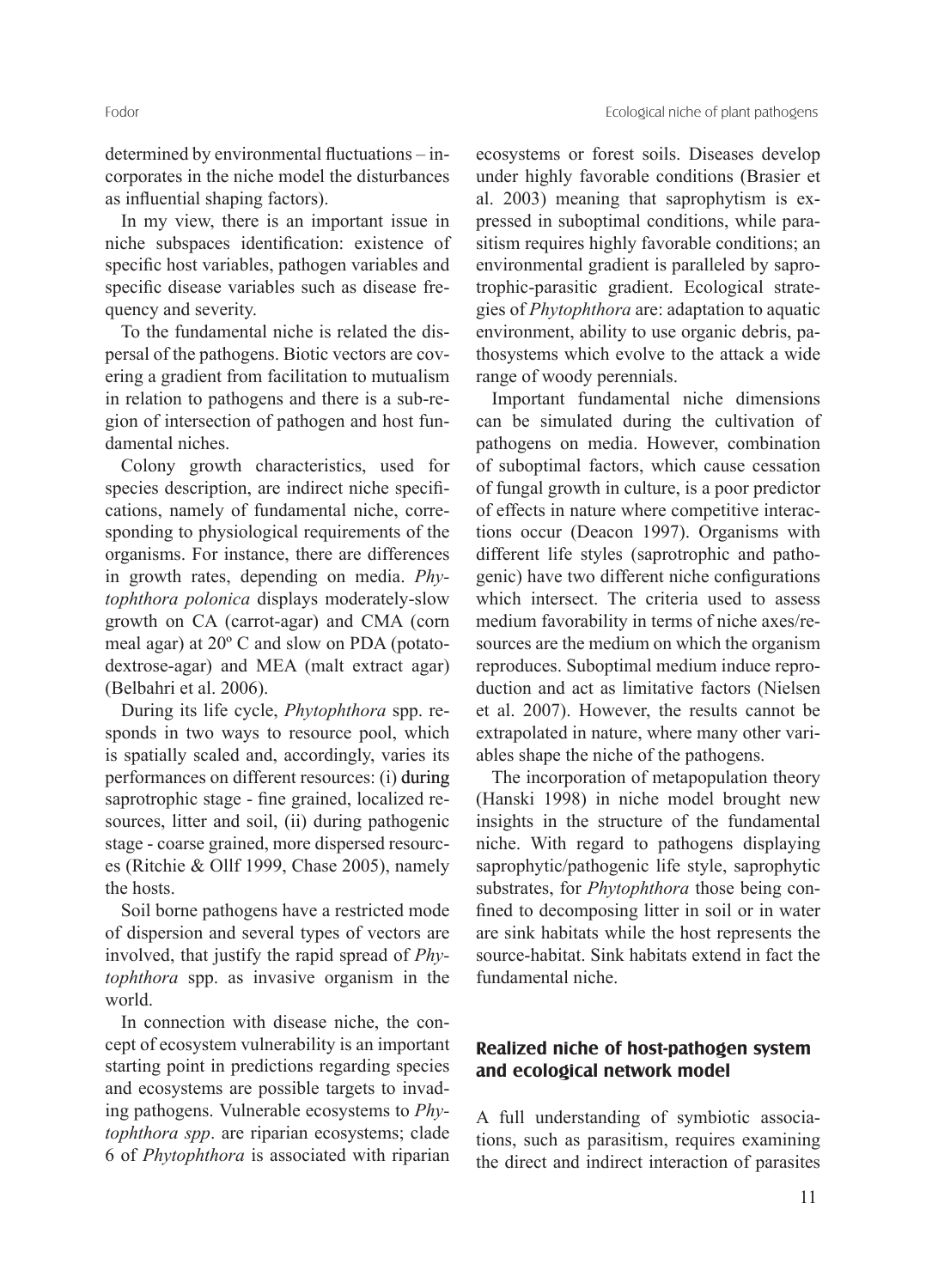and the ecological community within which they evolve. Indirect interactions can influence the outcome of parasitic relationship (Suen et al. 2007)

Niche concept provides instructive context, when it is used to evaluate species interaction (Chase & Liebold 2003). Moreover, network patterns are assumed to represent niche properties, when drawing conclusions about dependencies on certain association partner (Menzel & Blűthgen 2006). Plant community structure influences the community of pathogens, while plant species richness and composition influence the spread of pathogens. The effects of invasive pathogens on community structure, as depicted also by ecological networks, is not entirely explored (Desprez-Loustreau et al. 2007), being one of the major areas of interest in the future. Trees are hosts for numerous pathogens being in fact, a complex niche with many subspaces, some of them vacant or at a particular time window, pathogen free.

Most important interspecific interactions that shape the realized niche are the trophic interactions, linked in the food web. Apparently, parasites dominate the food webs (Lafferty et al. 2006). The specificity of parasites for hosts is greater than predator-prey specificity, and the interaction implies more of the hypervolume space in terms of variables, of which many are contained in the fundamental niche and the rest in the realized niche. Little interest was directed toward interspecific interaction, other than host-pathogen, taking into account that the pathogens can occupy the position of top consumers in the food webs, but they also interact with species at different trophic levels (Desprez-Lousteau et al. 2007). The construction of the ecological networks, incorporating host-pathogen interaction as focal nodes, reveals community modules as multispecies extensions of pair-wise interactions as well as indirect interactions. Knowledge about the structure of a network sheds light on important issues, as community functioning, stability, important axes of the realized niche of some focal

12

interest species, prediction of the response to disturbance.

# **Ecological networks in the study of hostpathogen interaction**

In the following section I propose a theoretical ecological network of relationships describing the links between different types of organisms, from different trophic levels, with whom the focal organism, *Phytophthora quercina,* is supposed to interact, either directly or indirectly. The considered functional groups, organisms of direct and indirect interaction, were: host the most important trophic link to the pathogen, host related interactions, all being indirect links, with respect to the pathogen, such as predators (phytophagous insects), competitors, mutualists, facilitators and pathogen related links with its own predators, competitors, hyperparasites, mutualists and facilitators. The proposed network was generated for illustrative purpose, nodes representing functional groups of organisms interacting with the focal pathogen and links - the antagonistic or mutualistic interactions. Originally, this type of representation was used for food webs being based on graph theory (Cohen 1978, Pimm 1982), but I extended the network beyond trophic relations, in order to understand at a general level, the complexity of relationships established around host-pathogen interaction. The nodes (functional types of organisms) and links are appropriate heuristic approaches to describe the realized niche of *Phytophthora quercina,* considering the host defined niche (the host - *Quercus* spp*.*). The links connecting groups of species are, in fact, constraints imposed on niche space of host and of the pathogen. Looking at sub-graphs (interactions with a particular functional group) and to the entire network structure, one can understand where the are weak points, in terms of actual knowledge and where more research effort is needed, with the ultimate goal of disease control and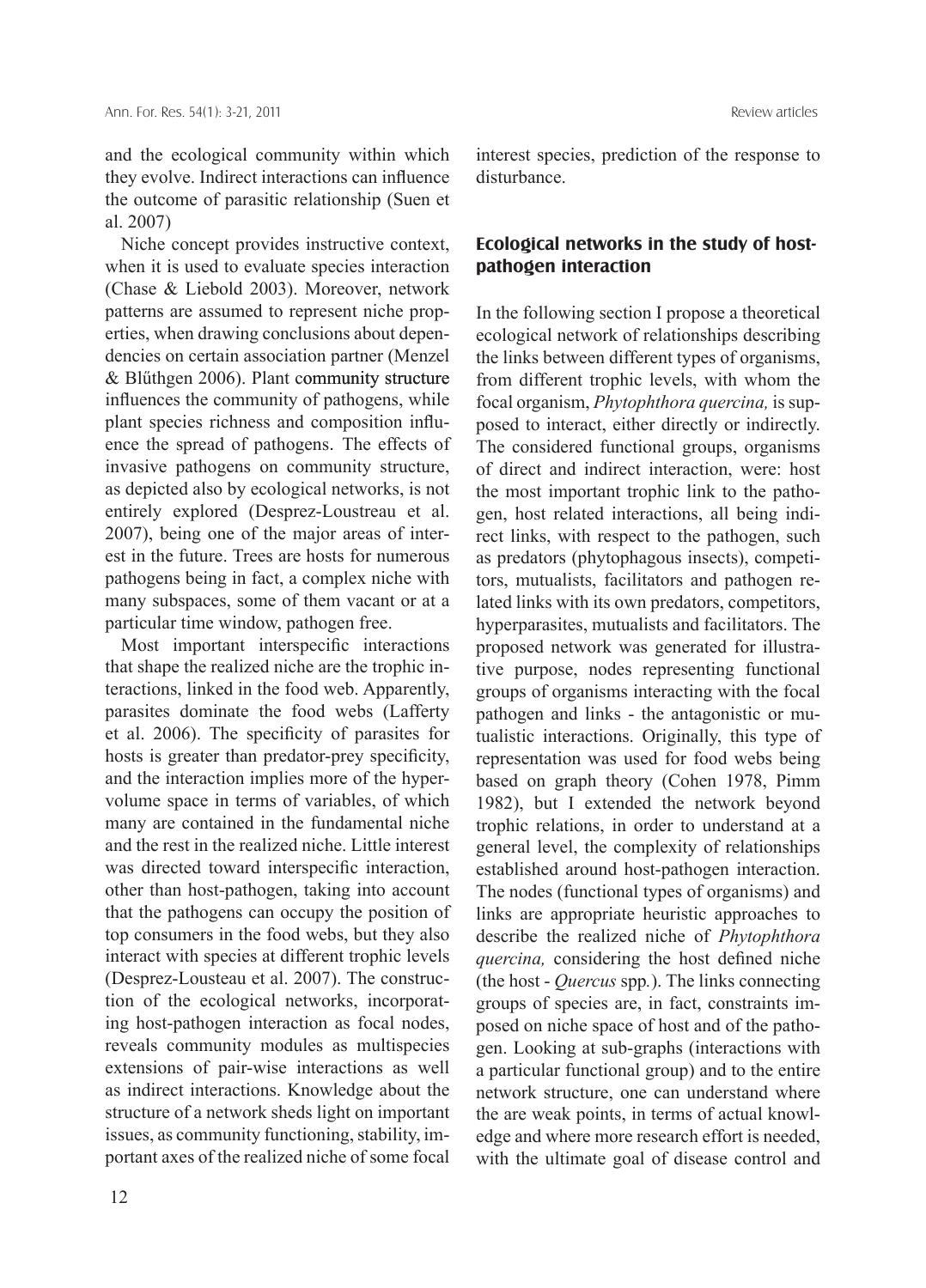A network/graph is defined as a set of vertices connected by a set of links or edges. An edge is a line emanating from a vertex i to the vertex j. Examples of networks are Internet, chemicals connected within metabolic pathways, human social relationships, trophic webs, etc.

Node degree *D<sub>i</sub>* is the number of edges per vertex. Distance *d<sub>i</sub>* is the number of edges connecting two vertices. Connectivity or connectance is a global net index and quantifies the realized number of links per network (V - total number of vertices, L for total number of observed links), being a measure of network complexity:

$$
C = 1/2[L/V(V-1)]
$$

Centrality measures: betweenness of a vertex *i* is a number of shortest paths between pairs of other vertices that run through the vertex *i*. An average network betweenness centrality can be calculated:

$$
B_i = \sum_{j \succ i} \frac{g_j k_{(i)} / g_i k}{(n-1)(n-2)}
$$

 $g_k$  is the number of equally shortest paths between vertices *j* and *k*,  $g_k$ <sub>(*i*)</sub> stands for the number of these shortest paths that include vertex *i.*

Centrality measure, closeness centrality measures how close to a focal vertex is to all other vertices in the network.

$$
C_i = \sum_{j=1, i \neq j} \frac{d_j}{n-1}
$$

A path is a sequence of adjacent edges, without traversing any vertex twice. Average path length (distance) is the average of shortest paths between all nodes in the network. As principle, networks are characterized by short path ,no matter of how many vertices and links they display, a property called small world effect (Albert & Barabási, 2002).

Network diameter is the maximal distance between any pair of its vertices and it is a measure of the cohesion of the network.

The complexity index bi is the ratio of the vertex degree ai and its distance degree di. The sum over all *b* indices in the network is the complexity index *B* which is a convenient measure of network complexity:

$$
B = \sum_{i=1}^{V} \frac{a_i}{d_i}
$$

**Box 1** Network metrics employed to illustrate the host-pathogen system and its biotic interactions

biodiversity conservation.

The choice was made according to the current opinion that oak decline in Europe is determined in high degree by *Phytophthora* induced diseases (Jung et al. 1999). *P*. *quercina* was the most frequently isolated species from oaks in Central Europe, displaying the highest plasticity concerning geological substrate and soil pH (Jung et al. 2000), being soil borne pathogen. Together with *P. cambivora,* were demonstrated as the most aggressive species of the group toward roots of young seedlings of *Quercus robur*, in soil tests (Jung et al. 1996, Jung et al. 1999, Jung et al. 2000). The ecological network representation, which is opened also for the inclusion of abiotic variables as nodes, is a promising theoretical, as well as pest control approach leading to multitarget strategies (Andras et al. 2007). More detailed information on the significance of nodes is provided based on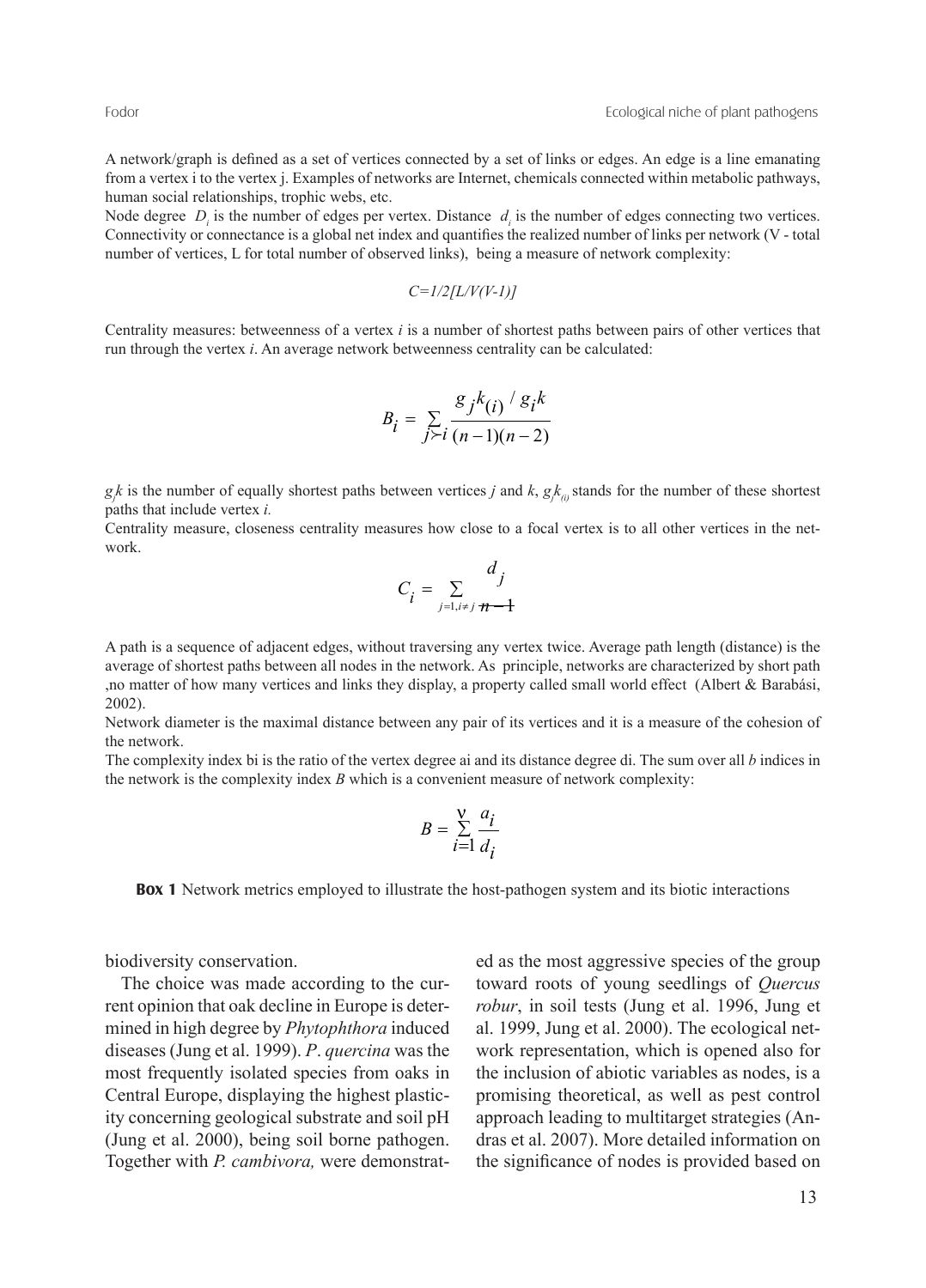

**Figure 2** Graph of biotic relations of host-pathogen interaction, *Quercus* spp. and *Phytophthora quercina*  model

Notation: vertex1 - host tree; v2 - focal pathogen; v3 - predation by herbivores on host tree; v4 - mycorrhi zae; v5 - endophytic mutualists; v6 - non-competing with focal pathogen group of tree pathogens; v7 - trees intraspecific competition; trees; v8 - interspecific competition ; v9 - facilitators of the hosts; v10 - predators on *Phytophthora*; v11 - possible mutualists of *Phytophthora*; v12 - Hyperparasites of *Phytophthora*; v13 saprophytic competitors of *Phytophthora*; v14 - pathogenic competitors; v15 - *Phytophthora* facilitators. The network was generated using Pajek software (Batagelj & Mrvar 2010)

references in order to clearly depict de nature of relationships (Table 2).

Figure 2 depicts the network of main biotic relations of the host, *Quercus* spp. and *Phytophthora quercina*, the link between those two partners being the focal link with respect to all links in the graph. Nodes or vertices represent functional groups of organisms linked to the subsystem established by host and pathogen. A pathogen can be regarded as nodal attribute of the host (Chen et al. 2008) and reciprocally. For simplicity the graph is undirected and no particular weight is assigned to any link. Links can be seen as axes of the realized niche of both partners of the "pathosystem". Associated metrics which describe graph topology, also descriptors of the niche axes, as presented

in Table 1.

There are two distinct sub-graphs: one related to the host, and the other to the pathogen. Most of the links of the pathogen sub-graph are soil related, being integrated in detrital food webs. Any perturbation in this sub-graph (addition of pesticides, for instance) will trigger the decline of organisms placed in different nodes, with possible enhancing effects on the pathogen (predators of the pathogens, hyperparasites, saprophytic or pathogenic competitors nodes removal), during its saprophytic stage, or at the beginning of the infection process.

Host is also linked to the number of aboveground and belowground functional groups, with positive (mutualists, facilitators) and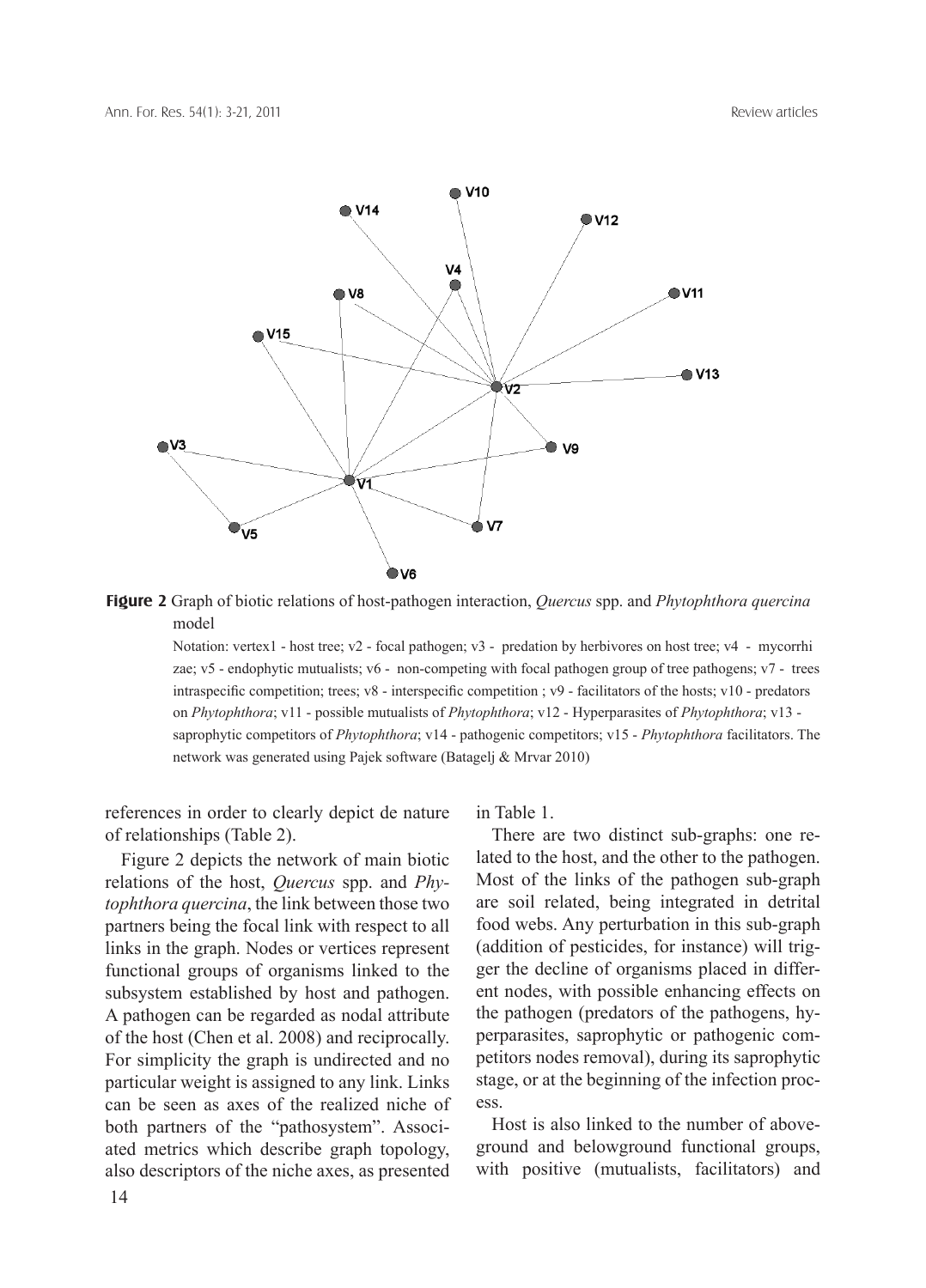| . .                                 |                |  |
|-------------------------------------|----------------|--|
| Metrics                             | <b>Network</b> |  |
| Average degree                      | 2.466          |  |
| Maximum degree                      | 11.000         |  |
| Minimum degree                      | 1.000          |  |
| Connectivity                        | 0.299          |  |
| Network diameter                    | 3.000          |  |
| Average distance of reachable pairs | 1.952          |  |
| All closeness centrality            | 0.656          |  |
| Beetwenness centrality              | 0.627          |  |
| Complexity index B                  | 1.690          |  |

**Table 1** Network metrics of *Quercus* spp. – *Phytophthora quercina* ecological network

negative links (herbivores, interspecific and intraspecific competitors). The main characteristic of the sub-graphs the existence of many isolated nodes generating tree-like structure, is a fact which is the consequence of our lack of knowledge on the possible interactions between functional groups, represented by these nodes.

The depicted network is characterized by a low network diameter a property associated with "small world effect" (Albert & Barabási 2002), low connectivity (there are only 29% realized links compared to possible links), the presence of 5 cycles, short paths between vertices, high average betweenness and closeness centrality suggesting a highly centralized network dominated by few nodes (pathogen node, host node, mycorrhizae node) and many low degree, peripheral nodes. This is a typical case of centralized, star like networks in which a disturbance spreads fast (Ings et al. 2009). Most connected vertices (the pathogen and the host), represent also keystone species. The network resulted from of the emergence of the two subgraphs (host centered and pathogen centered), with several interconnecting links. Highest node degree (11 in *Phytophthora quercina* and 8 in *Quercus* spp.) is associated with both focal organisms and there are more species grouped within functional nodes that are connected to few other species, a pattern generally encountered in nature (Montoya et al. 2006). Complexity index *B* is describing the topology, close to star, like a network with

one or two central vertices of high degree and other terminal vertices of low degree, mostly 1 or 2 (Bonchev & Buck 2005). In this context, it is worth to mention that networks are dynamic, changing over time, and the number of nodes and links is fluctuating. The removal of high degree, highly connected via direct and indirect links nodes leads to network disconnection (for instance, mycorrhizae can be removed by stressful events as soil pollution, addition of pesticides): because of high average betweenness, many nodes lie on important path, connecting indirectly important nodes. It is worth to mention in this context that indirect relationships play important community roles as in the case of *Quercus* spp. herbivores on *Phytophthora quercina.*

The graph is opened, also, to extensions due to peripheral nodes: herbivores feeding on host tree are linked to other functional groups, when they are considered as focal node their predators, pathogens, parasitoids, hyperparasites, and competitors. Interplay of the positive and negative relations influence the outcome of host consumption and, indirectly, its fate if focal pathogen is encountered. Same extension can be made for the rest of the nodes, discovering new possible indirect weakly influential relations to host/pathogen interaction.

Not presented here are the interactions between affected host and categories of organisms, for whom the tree is shelter or hunting ground, commensal organisms who are expected to be influenced by the decline of the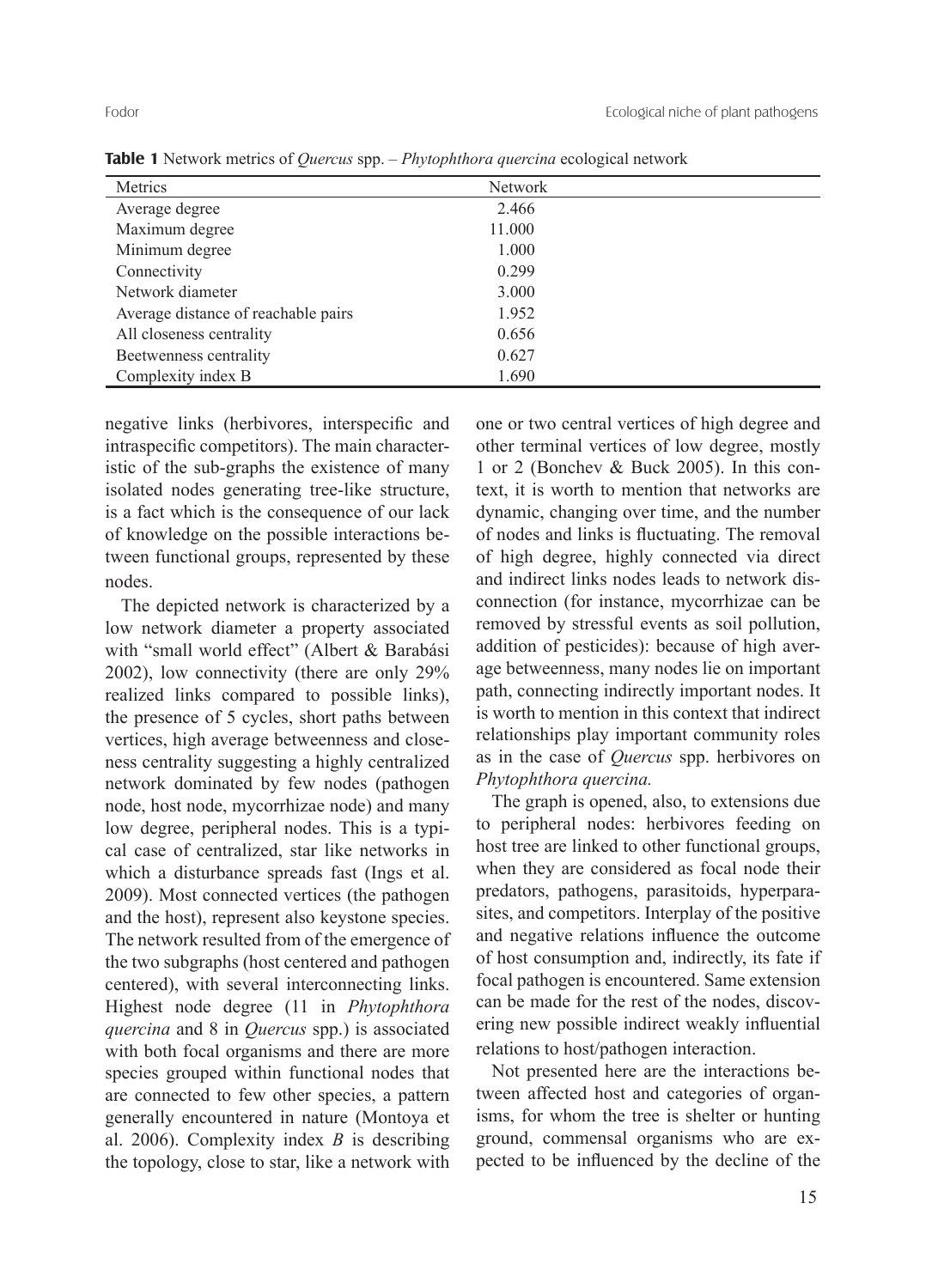| Vertex | Relationships                                                                                                                                                           | References            |
|--------|-------------------------------------------------------------------------------------------------------------------------------------------------------------------------|-----------------------|
|        | Plants are subjected to multiple herbivore and parasite attack, the combined                                                                                            |                       |
|        | effect being under certain circumstances additive and under others synergistic or Fournier et al., 2006                                                                 |                       |
|        | antagonistic as co-attack of Carica papaya by the mite Calacarus flagellatus and                                                                                        |                       |
|        | the pathogen <i>Oidium caricae</i> .                                                                                                                                    |                       |
|        | When primary attack is developed by herbivores as defoliating insects, secondary                                                                                        |                       |
|        | attack in temporal succession is caused by Erysiphe alphitoides on many Quercus                                                                                         |                       |
| 1 & 22 | spp., in this case, facilitation being involved.                                                                                                                        |                       |
|        | Specific resistance is gene-for-gene model with concomitant presence of                                                                                                 |                       |
|        | avirulence gene in pathogen and resistance gene in host-multiple layers of gene-                                                                                        |                       |
|        | for-gene interaction form the initial defense barrier against <i>Phytophthora</i> spp.in Kamoun, 2001<br>non host plants.                                               |                       |
|        | Considering nodes as diseased individuals and links as infection events, an Jeger et al., 2007                                                                          |                       |
|        | epidemiological network results.                                                                                                                                        |                       |
|        | Predation on host, is represented by rich communities of phytophagous insects.                                                                                          |                       |
|        | Predation is supposed to facilitate under many circumstances pathogenic attack                                                                                          |                       |
|        | by lowering the host fitness. Pathogens affect trophic structure of the biocoenosis:                                                                                    |                       |
| 3      | in the case of Castanea dentata extinction due to Cryphonectria parasitica, seven                                                                                       |                       |
|        | moth species dependent on Castanea dentata disappeared. Also insect populations                                                                                         | Laferty et al., 2007  |
|        | outbreaks cause fitness loss of the hosts and facilitate pathogen attack.                                                                                               |                       |
|        | Mycorrhizae protect plants against soil borne pathogens by interference                                                                                                 |                       |
| 4      | competition, occupying potential infection sites of the metabolically active roots.                                                                                     |                       |
|        | Among other mechanisms are competition for colonization sites and nutrients,                                                                                            |                       |
|        | induction of plant resistance mechanisms.                                                                                                                               | <b>Whipps</b> , 1997  |
|        | Endophytes as tree mutualists are highly protective against Phytophthora species.<br>One potential competitor for oak pathogens is the leaf endophyte Discula quercina. | Arnold et al., 2003   |
|        | Data show that Pythium spp. and Phytophthora spp. are strong competitors with                                                                                           | Morrica & Ragazzi,    |
| 5      | endophytic fungi for niches within plants. The status of endophytic fungi in woody                                                                                      | 2008                  |
|        | perennials can be complex and labile from mutualistic to pathogenic. There is                                                                                           | Valois at al., 1996   |
|        | growing evidence that tree endophytes, pathogens and herbivores display a large                                                                                         | Saikkonen, 2007       |
|        | array of interactions from mutual tolerance and encouragement to antagonism.                                                                                            |                       |
|        | Non-competing pathogens such as leaf local pathogens theoretically interfere                                                                                            |                       |
| 6      | with Phytophthora but at the time, there no available data on this type of                                                                                              |                       |
|        | interaction.                                                                                                                                                            |                       |
|        | Competition (intraspecific and interspecific) shapes the niche of the host, is a Alexander & Holt,                                                                      |                       |
| 7 & 8  | major force in natural plant communities. Interspecific competition drives the                                                                                          |                       |
|        | niche diversification. Parasites alter the outcome of interspecific competition of $\frac{1998}{100}$                                                                   | Lafferty et al., 2006 |
|        | the host population).                                                                                                                                                   |                       |
|        | Facilitation was a neglected type of interaction, reconsidered in the frame of                                                                                          |                       |
|        | ecological theory and niche concept, it contributes to the expansion of the realized Bruno et al., 2003                                                                 |                       |
|        | niche of the species <i>Allium ursinum</i> which is characteristic for beech and mixed Beldie & Chiriță,                                                                |                       |
| 9 & 15 | beech forests in Central Europe has moderate antifungal properties and powerful 1972                                                                                    |                       |
|        | antimicrobial effects. Pathogen facilitators are many biotic vectors those which Ellenberg, 1988                                                                        |                       |
|        | are not mutualistic.                                                                                                                                                    |                       |
|        | Predation on pathogens is observed in many instances being one of the axes Lussenhop, 1992                                                                              |                       |
|        | for pathogen realized niche, a consequence of the integration of the necrotrophic                                                                                       |                       |
| 10     | pathogens in detritic food-webs during saprotrophic stage. Microarthopods                                                                                               |                       |
|        | control the distribution and abundance of fungi in soil, some of them grazing on                                                                                        |                       |
|        | fungal pathogens.                                                                                                                                                       |                       |
|        |                                                                                                                                                                         |                       |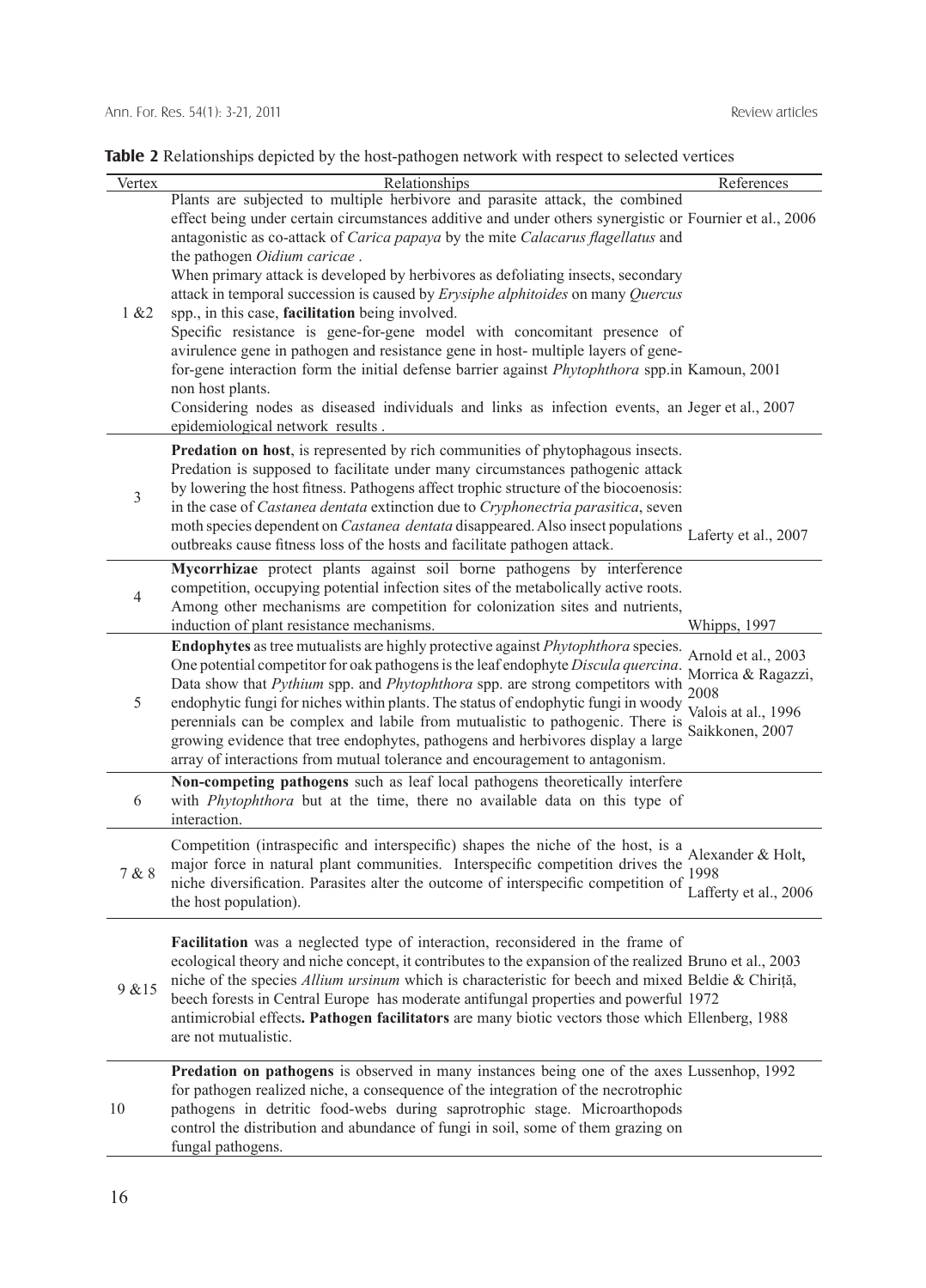# **Table 2** (continuation)

| Vertex  | Relationships                                                                                                                                                                                                                                                                                                                                                                                                                                                                                                                                                                                                                                                                                                                                                                                                                                                                                                                                                                                                                                                                                                                                                                                                                                                                                                                                                                                                                                                                                                                                                                                                                                                                                                                                                                                                                                                                                                                                                                                                                                                                                                                                                                                                                                                                                                                                                                                                                                                                                                                                 | References                                                                                                                                                                                               |
|---------|-----------------------------------------------------------------------------------------------------------------------------------------------------------------------------------------------------------------------------------------------------------------------------------------------------------------------------------------------------------------------------------------------------------------------------------------------------------------------------------------------------------------------------------------------------------------------------------------------------------------------------------------------------------------------------------------------------------------------------------------------------------------------------------------------------------------------------------------------------------------------------------------------------------------------------------------------------------------------------------------------------------------------------------------------------------------------------------------------------------------------------------------------------------------------------------------------------------------------------------------------------------------------------------------------------------------------------------------------------------------------------------------------------------------------------------------------------------------------------------------------------------------------------------------------------------------------------------------------------------------------------------------------------------------------------------------------------------------------------------------------------------------------------------------------------------------------------------------------------------------------------------------------------------------------------------------------------------------------------------------------------------------------------------------------------------------------------------------------------------------------------------------------------------------------------------------------------------------------------------------------------------------------------------------------------------------------------------------------------------------------------------------------------------------------------------------------------------------------------------------------------------------------------------------------|----------------------------------------------------------------------------------------------------------------------------------------------------------------------------------------------------------|
|         | Sporangia of Phytophthora capsici and P.nicotianae are ingested by seashore<br>fleas and excreted as non-viable propagules while the ingestion of the same<br>species sporangia by snails is followed by the excretion of viable propagules.<br>Caloglyphus sp.(Acari) feeds on Pythium myriophilum<br>In my observations, oribatid mites which are common leaf litter dwellers, feed<br>eagerly on <i>Phytophthora</i> laboratory cultures.<br>It is considered that animal-fungal/Oomycota interactions including predation,                                                                                                                                                                                                                                                                                                                                                                                                                                                                                                                                                                                                                                                                                                                                                                                                                                                                                                                                                                                                                                                                                                                                                                                                                                                                                                                                                                                                                                                                                                                                                                                                                                                                                                                                                                                                                                                                                                                                                                                                                | Lussenhop 1992                                                                                                                                                                                           |
| 11      | contribute to long range dispersal of propagules in food-webs.<br>Mutualists of <i>Phytophthora</i> are highly probable to exist. No available<br>information on this topic exists.                                                                                                                                                                                                                                                                                                                                                                                                                                                                                                                                                                                                                                                                                                                                                                                                                                                                                                                                                                                                                                                                                                                                                                                                                                                                                                                                                                                                                                                                                                                                                                                                                                                                                                                                                                                                                                                                                                                                                                                                                                                                                                                                                                                                                                                                                                                                                           | Hydes at al. 2009                                                                                                                                                                                        |
| 12      | Hyperparasites control populations of pathogens being important targets in<br>pathogen control research. <i>Phytophthora capsici</i> oospores are parasitized by (Sutherland &<br>actinomycetes and fungal species as Acremonium spp., Humicola fuscoatra, Papavizas 2008<br>Verticillium chlamydosporium.                                                                                                                                                                                                                                                                                                                                                                                                                                                                                                                                                                                                                                                                                                                                                                                                                                                                                                                                                                                                                                                                                                                                                                                                                                                                                                                                                                                                                                                                                                                                                                                                                                                                                                                                                                                                                                                                                                                                                                                                                                                                                                                                                                                                                                    |                                                                                                                                                                                                          |
| 13 & 14 | Parasites are exposed to interspecific competition and the outcome depends<br>greatly on their relatedness. Parasites compete for susceptible hosts at two<br>levels of organization: within individual host and between hosts. Pathogens<br>either occupy different niches within the host, either are antagonistic Species<br>of Quercus spp. are attacked by several Phytophthora species, which can be<br>isolated from soil and rhizosphere concomitantly, such as P. cinammomi, P.<br>citricola, P. europaea, P. cambivora, P. cactorum, P. gonapoyides, P. undulata<br>and P. quercina, but aside competition, in several occasions, the hypothesis<br>of niche complementarity or other competition reducing mechanisms are<br>alternative explanations for species co-existence.<br>Particular types of competition such as antibiosis (remote interaction)<br>characterizing microbial interaction is used as control tool as for instance,<br>actynomycetes against species of Phytophthora.<br>Most systemic fungi with specific niche in nature, produce mycotoxins<br>such as antibiotics, signaling agents or mutagenic agents. Bacillus mycoides,<br>Renibacterium salmoninarum and Streptomyces pneumoniae orientate to active Ciegler 2007<br>roots being attracted by same compounds as Phytophthora cinnamomi.<br>For pathogens with different life styles during life cycle (saprophytic and<br>parasitic) competition is directed against other pathogens within host, or Yin et al. 2004<br>againt other saprophytic species, in the case of Phytophthora with soil fungi<br>and aquatic decomposing fungi.<br>Within host competition selection goes on more virulent strains However,<br>the competition outcome tested <i>in vitro</i> differs from competition observed <i>in</i> 2006<br>situ accordingly, extrapolation of laboratory experiments into the field is quite<br>risky. Competition in soil takes place between soil inhabiting saprotrophic<br>organisms and pathogens such as Pythium and Phytophthora primarily for<br>colonization of roots and seeds and secondarily for organic matter resource<br>acquisition during the saprophytic stage in the life cycle of pathogens. The<br>host can be also partitioned in different sub-niches attacked by specialized<br>pathogens (roots, leaves, bark or other plant organs as well as different types<br>of tissue). The species separate on a particular axis but probably overlap on<br>other axes, since competition does not affect all axes. | Koskella et al.<br>2006<br>Peterson &<br>Campbell 2002<br>Jung at al. 1999<br>Balci et al. 2007<br>Balci et al. 2008<br>Begon et al. 2006<br>Valois et al. 1996<br>Koskellla et al.<br>Fujar et al. 2005 |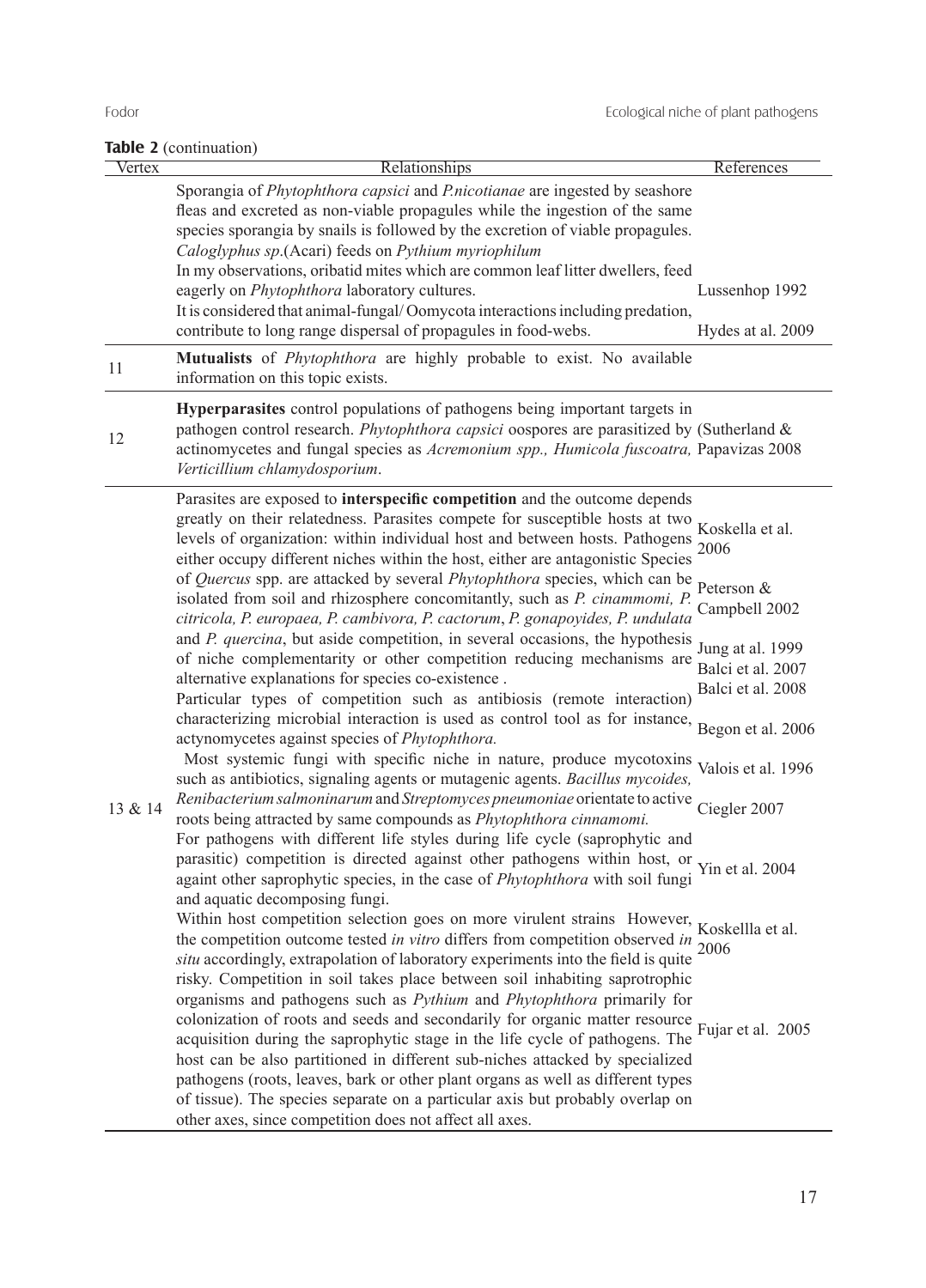tree, they also can be integrated as axes of the realized niche of the host, and indirect links to the pathogen. For instance, at larger scale, the destruction caused by *Phytophthora cinnamomi* in Australia has triggered the extinction of many endangered, species depending on the affected plant host species for shelter (Vear & Dell 2004)

In oversimplified ecosystems, such as managed (agro-systems, tree plantations and orchards), ecological networks are also simplified and pathogens/pests exert a top-down control, comparable to top predators.

#### **Conclusion**

Niche concept, which is an integrative one, is proposed to be used as a tool in identifying the most important variables of the pathogen, pathogen-host hyperspace: axes of the fundamental niche, response variables or ecological networks, constructed on multispecies interactions, which may become important in the ecological management and control programs. A review centered on host-pathogen system, largely neglected in ecological literature was elaborated referring to an empirical model, the system of *Quercus* spp. and *Phytophthora quercina,* representative for invasive diseases phenomenon.

Disease as a "pathosystem" component is a niche subspace, which includes axes, corresponding to gradients of abiotic factors along which optimal intervals for the pathogen, frequently corresponding to limiting factors for the host. Hosts act as acquired resources and habitats, while disease sub-niche response axes include population of lesions, symptoms, epidemic spread outcomes such as recovery or death.

Fundamental niche of the pathogen cover abiotic conditions, which are useful axes, in terms of niche modeling, also those axes are connected to the host and correspond to the restricted habitat of the pathogen. Niche modeling permits to make inferences about invasive spread of non-native pathogens, such as *Phytophthora* spp.

As parts of the fundamental niche are reciprocally included in pathogen, host and vector niche, discovering most important axes and limiting intervals is an important goal in the understanding of host-pathogen interaction. Cultivating under laboratory conditions is not always the best way for obtaining valuable information on pathogen requirements in natural environment.

Realized niche of the pathogen incorporates axes pertaining to the host, as well as axes or links pertaining to other groups of organisms if ecological network modeling is employed. The present paper is a first attempt in using networks to depict the complex structure of host-pathogen interaction, together with other beneficial or suppressive partners. The relationships depicted by networks are trophic, but also non-trophic, such as competition or facilitation. The inspection of the network suggests future directions of research on indirect relationships, which can be exploited at the benefit of the host (hyperparasites, allelopathic plants suppressive to soil pathogens, etc.)

Specific graph metrics are shedding light on species or group of species importance, also on the consequences of eliminating vertices and subsequent links. Disturbances propagate along links in the network to remote vertices affecting large groups of organisms not only the primary target of the disturbance. This is also a warning, in what concerns control methods, currently employed against tree pathogens, which are insufficiently tested in the larger context of ecological network established around pathogen-host interaction.

#### **Acknowledgements**

The present essay is dedicated to my mentor, Professor Nicolae Doniţă, celebrated on the occasion of his 80<sup>th</sup> anniversary by the partici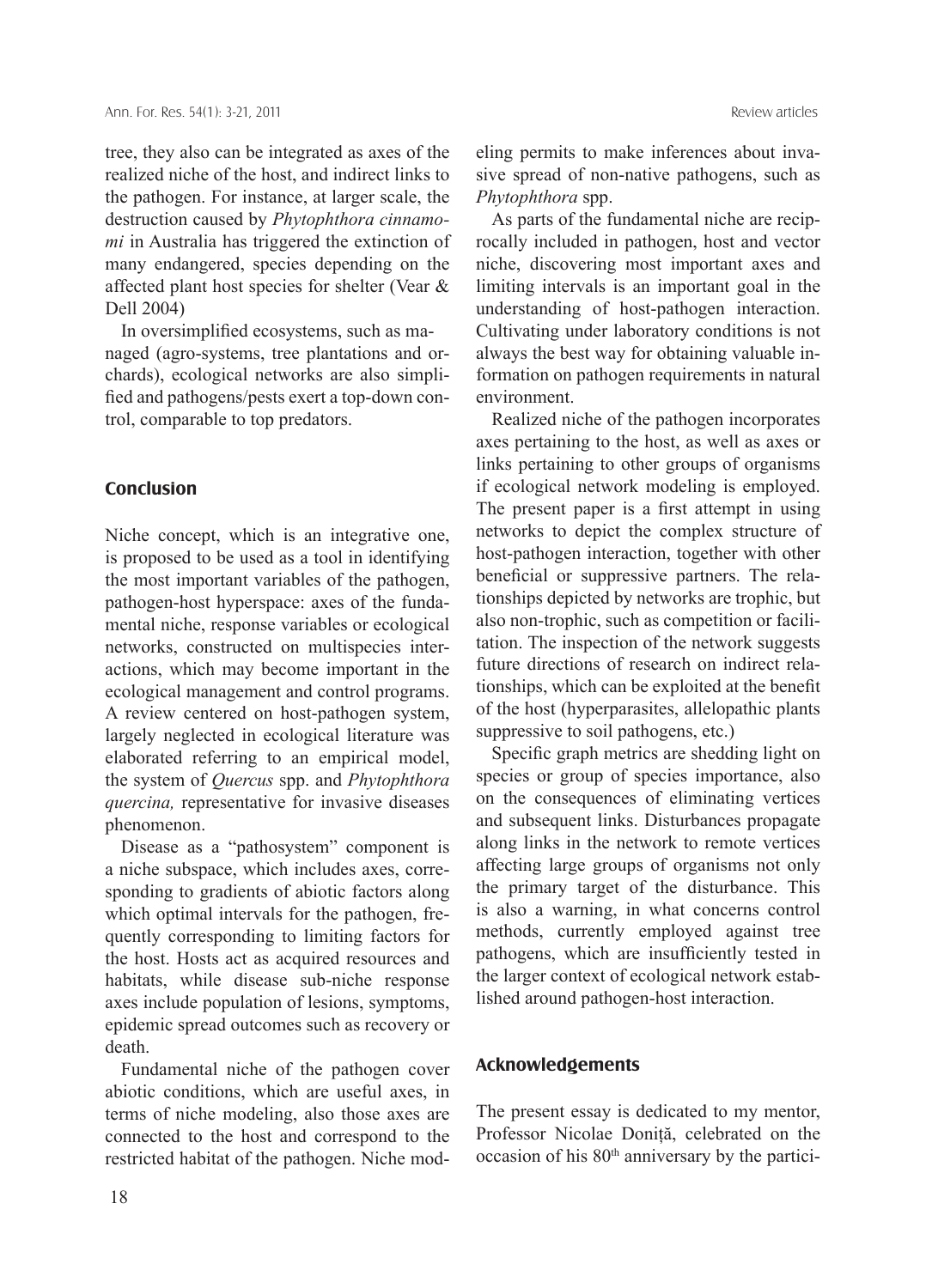pants at the International Symposium "Forest Ecology, Mapping and Sustainable Management", Bucharest, November 6-7<sup>th</sup>, 2009.

## **References**

- Albert R., Barabási A. L., 2002. Statistical Mechanics of Complex Networks. Reviews of Modern Physics, 74: 47-97.
- Alexander H.M., Holt R.D., 1998. The interaction between plant competition and disease Perspectives in Plant Ecology, Evolution and Systematics 1(2): 206-2220.
- Anacker B.L., Rank N.E., Hüberli D., Garbaletto M., Gordon S., Harnik T., Whitkus R., Meetenmeyer R., 2007. Susceptibility to *Phytophthora ramorum* in a key infectious host: landscape variation in host genotype and environmental factors. New Phytologist 177: 756-766
- Andras P., Gwyther R, Madalinski A.A., Lynden S.J., Andras A., Young M.P., 2007. Ecological network analysis: an appliction to the evaluation of effects of pesticide use in an agricultural environment. Pest Management Science 63: 943-953.
- Arnold A.E., Mejia L.C., Kyllo D., Rojas E.D., Maynard Z., Robbins N., Herre E.A., 2003. Fungal endophytes limit pathogen damage in tropical trees. PNAS 100(26): 15649-15654.
- Balci Y., Balci S., Blair J.E., Parker S.-Y., Kang S., Mac-Donald W.L., 2008. *Phytophthora quercetorum* sp. nov., a novel species isolated from Eastern and North-Central USA oak forests. Mycological Research 112: 906-916.
- Balci Y., Balci S., Eggers J., MacDonald W.L., Juzwik J., Long R.P., Gottschalk W., 2007. *Phytophthora spp*. associated with forest soils on Eastern and North-Central US oak ecosystems. Plant Disease 91(6): 705-710.
- Batagelj V., Mrvar A., 2010. Pajek: program for analysis and visualization of large networks. Department of Mathematics, University of Ljubliana.
- Begon M., Townsend C.R., Harper J.L., 2006  $(4<sup>th</sup>$  ed.). Ecology: from individuals to ecosystems. Blackwell Publishing House.
- Belbahri L., Moralejo E., Calmin G., Oszarko T., Garcia J.A., Descals E., Lefort F., 2006. *Phytophthora polonica*, a new species isolated from declining *Alnus glutinosa* stands in Poland. FEMS Microbiol Letters 261: 165-174.
- Beldie A., Chiriţă C., 1972. Flora indicatoare din pădurile noastre. [Indicator flora of our forests], Ed. Agro-Silvică, Bucureşti.
- Beldomenico P.M., Begon M., 2009. Disease spread, susceptibility and infection intensity: Vicious Circle? Tree 25(1): 21-27
- Bonchev D., Buck G.A., 2005. Quantitative measure of network complexity in Bonchev D., Buck, G.A eds. Complexity in chemistry, biology and ecology, Springer, pp. 191-235.
- Brasier C., Cooke D.E.I., Duncan J.M., Hansen E.M., 2003. Multiple new phenotypic taxa from trees and riparian ecosystems in *Phytophthora gonapodyides-P. megasperma* ITS Clade 6, which tend to be high-temperature tolerant and either sterile or imbreeding. Mycological Research 107(3): 277-290
- Brasier C.M., Cooke D.E.L., Duncan J.M., 1999. Origin of a new *Phytophthora* pathogen through interspecific hybridization. Population Biology 96(10): 5878-5883.
- Bruno J.F., Stachowitz J.J., Bertness M.D., 2003. Inclusion of facilitation into ecological theory. Tree 18(3): 119-125.
- Carter R., (comp), 2004 2006. Arresting Phytophthora Dieback. The biological buldozer. In: Vear K., Dell B., (eds.), WWF Factsheet. WWF Australia and Dieback Consultative Council. Perth.
- Chase J.M., 2005. Towards a really unified theory for metacommunities. Functional Ecology 19: 182-186.
- Chase J.M., Liebold M.A., 2003. Ecological niches: linking classical and contemporary approaches. University of Chicago Press.
- Chen H.-W., Liu W.-C., Davis A.J., Jordan F.H.M.-J., Shao K.-T., 2008. Network position of hosts in food webs and their parasite diversity. Oikos 117: 1847-1855.
- Ciegler A., 1982. Do mycotoxins function in ecological processes? Journal of Food Safety 5(1): 23-30
- Cohen J.E., 1978. Food webs and niche space. Princeton University Press.
- Dash M.C., 2007. Fundamentals of Ecology. Tate Mc-Graw Hill.
- De Neergaard E., 1986. Origin and evolution of fungal plant pathogens. Växtskuddnotiser 50(6): 152-157.
- Deacon J.W., 1997. Modern Mycology. Wiley Blackwell.
- Desprez-Lousteau M.-L., Robin C., Buée M., Courtecuisse R., Garbaye F., Sacha I., Rizzo D.M., 2007. The fungal dimension of biological invasions. Tree 22(9): 472-480.
- Dethlefsen L., Eckburg P.B., Bik E.M., Relman D.A., 2006. Assembly of human intestinal microbiota. Tree 21(9): 517-523.
- Dobson A., Crawley M., 2003. Pathogens and the structure of plant communities. Tree 9(10): 393-398.
- Ellenberg H., 1988. Vegetation ecology of Central Europe. 4th ed. Cambridge University Press.
- Fath B.A., Scharler U.M., Ulanowicz R.E., Hannon B., 2007. Ecological network analysis: network construction. Ecological Modelling 208: 49-55.
- Fath B.D., 2007. Network mutualism: Positive commmunity-level relations in ecosystems. Ecological Modelling 208:56-67.
- Fitzsimons M.S., Miller M.R., Jastrow J.D., 2008. Scale dependent niche axes in arbuscular mycorrhizal fungi. Community Ecology 158 (1): 117-127.
- Fournier V., Rosenheim J.A., Brodeur J., Diez J.M., Johnston M.W., 2006. Multiple plant exploiters on a shared host: testing for non-additive effects on plant performance. Ecological Applications 16(6): 2382-2398.
- Fujar S.C., Booth W., Davies J., Hodgkiss I.J., Hyde,K.D.,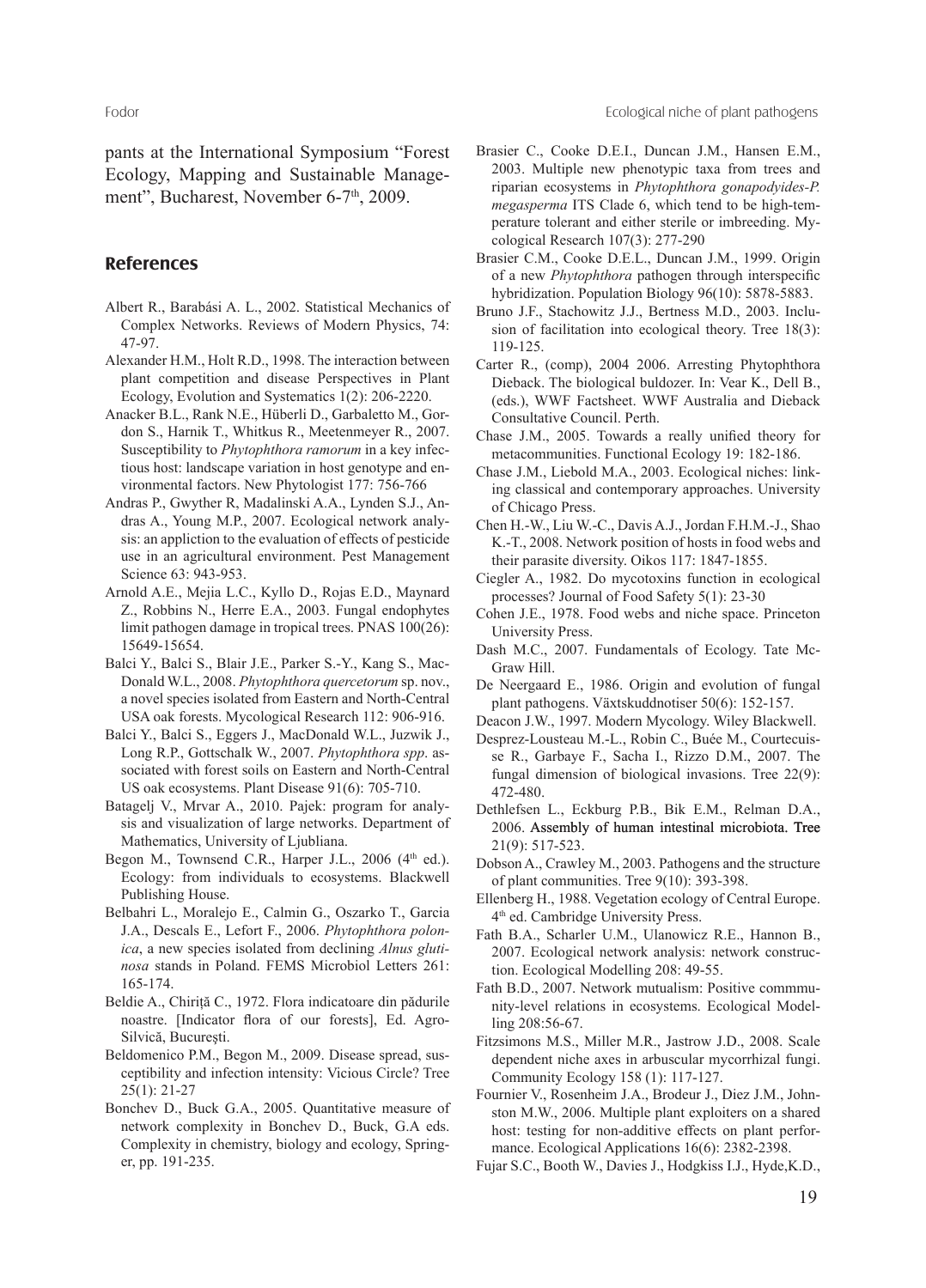2005. Evidence of in situ competition between fungi in freshwater. Fungal Diversity 18: 59-71.

- Glass G.G., 2006. Ecological principles of disease systems. Population interactions and dynamics. Lectures at John Hopkins University.
- Grinnell J., 1917. The niche relationship of the California Thrasher. Auk 34: 437-433.
- Gudelj I., Fitt B.D.L., van der Bosch F., 2004. Evolution of sibling fungal plant pathogens in relation to host specialization. Analytical and Teoretical Plant Pathology. 94(7): 789-795.
- Hannah M.T., Freeman J., 1993*.* Organizational Ecology. Harvard University Press.
- Hannon, B. 1973. The structure of ecosystems. J. Theor. Biol. 41: 535-546.
- Hanski I., 1998. Metapopulation dynamics. Nature 396: 41-49.
- He F., Tang D., 2007. Estimating the niche preemption parameter of the geometric series. Acta Oecolog. Doi: 10.1016/j.actao.2007.10.001:1-3.
- Hérault B., Bornet A., Trémolière M., 2007. Reedundancy and niche differentiation among European invasive *Elodea* species. Biological Invasions 10: 1099-1107.
- Holt R.D., 1987. On the relation between niche overlap and competition: the effect of incomensurable niche dimensions. Oikos 48(1): 110-114.
- Hutchinson G.E., 1959. Homage to Santa Rosalia or why are there so many kinds of animals? American Naturalist, 93: 145-159.
- Hyder N., Coffey M.D., Stanghellini M.E., 2009. Viability of oomycete propagule following ingestion and excretion by fungal gnats, shore fleas and snails. Plant Disease 93(7): 720-726.
- Ings T.C., Montoya J.M., Bascompte J., Blűthgen N., Brown L., Dormann C.F., Edwards F., Figueroa D., Jacob U., Jones I.J., Lauridsen R.B., Ledger M.E., Lewis H.M., Olesen J.M., van Veen F. J., Warren P.H., Woodward G., 2009. Ecological networks – beyond foodwebs. Journal of Animal Ecology 78(1): 253-269.
- Jeger M.J., Pautasso M., Holdenrider D., Shaw W.M., 2007. Modelling disease spread and control networks: implications for plant sciences. New Phytologist 174: 279-297.
- Jung T., Blanschke H, Neumann P., 1996. Isolation, identification and pathogenicity of *Phytophthora* species from declining oak stands. European Journal of Forest pathology 26: 253-272.
- Jung T., Blanschke H., Oswald W., 2000. Involvment of soilborne *Phytophthora s*pecies in Central European oak decline and the effect of site factors on the disease. Plant Pathology 49: 706-718.
- Jung T., Cooke D.E.L., Blanschke H., Duncan J.M., Oswald W., 1999. *Phytophthora quercina* sp. nov. causing rot of European oaks*.* Mycological Research 103(7): 785-798.
- Kamoun S., 2001. Nonhost resistance to *Phytophthora*: novel prospects to classical problem. Current opinion in plant biology 4: 295-300.
- Keeney D.B., Poulin R., 2007. Functional richness, functional eveness and use of niche space in parasite communities. Journal Parasitologic 93(1): 216-219.
- Koskella B., Giraud T., Hood M.E., 2006. Pathogen relatedness affects the prevalence of within-host competition. The American Naturalist 168(1): 121-126.
- Lafferty K.D., Allesina S., Arim M., Briggs C.J., DeLeo G., Dobson A.P., Dunne J.A., Johnston P.T.J., Kuris A.M., Marcogliese D.J., Martinez N.D., Memmott J., Marquet P.A., McLaughlin J.P., Mordecai E.A., Pascual M., Poulin R., Thieltges D.W., 2008. Parasites in food webs: the ultimate missing link. Ecology Letters 11: 533-546.
- Lekevičius E., 2009. Vacant niches in nature, ecology and evolutionary theory: a mini-review*.* Ekologija 55(3-4); 165-174.
- Levins R., 1968. Evolution in changing environments. Princeton University Press, Princeton, NJ.
- Lewontin R.C., 1979. Adaptation. Scientific American 239:157-161.
- Loreau J., Roy J., Tilman D., 2005. Linking ecosystem and parasite ecology. In: Thomas F., Renaud F., Guegan J.- F. (eds.). Parasitism and Ecosystems. Oxford university Press, pp. 13-21.
- Lussenhop J., 1992. Mechanisms of Microarthropod-Microbial interactions in soil. In: Begon, M., Fitter, A.A. (eds.) Advances in Ecological Research, 23: 1-25.
- Maarel van der E., 2005. Vegetation Ecology. Wiley.
- MacArthur R.H., 1960. On relative abundance of species. American Naturalist 94: 25-36.
- Maguire B., 1967. A partial analysis of the niche. American Naturalist 101: 515-523.
- Manion P.D., 2003.Evolution of concepts in forest pathology. Phytopathology 93(8): 1052-1055.
- Menzel C., Blűthgen F., 2006. Measuring specialization in species interaction networks, BMC Ecology 6,9.
- Mǿller A.P., 2005. Parasitism and the regulation of host population. In Thomas, F., Renaud, F., Guegan, J.-F. (eds.). Parasitism and ecosystems. Oxford University Press, pp. 13-21.
- Montoya J.M., Pimm S.L., Solé R.V., 2006. Ecological networks and their fragility. Nature, 442:259-264.
- Morrica S., Ragazzi A., 2008. Fungal endophytes in Mediterranean oak forests: a lesson from *Discula quercina*. Phytopathology 98(4): 380-386.
- Nielsen K., De Obaldia A., Heitman J., 2007. *Cryptococcus neoformans* Mates on Pigeon Guano: Implications for the Realized Ecological Niche and Globalization. Eukaryotic Cell 7(7): 949-959.
- Pascual M., Dunne J.A., 2006. From small to large ecological networks in a dynamic world. In: Pascual, M. Dunne, J.A (eds.), Ecological networks: linking structure to dynamics in food webs. Oxford University Press, New York, pp. 3-24.
- Patten B.C., Auble G.T., 1981. System theory and ecological niche. American Naturalist 117(6): 893-922.
- Pedersen A.B., Fenton A., 2006. Emphasizing the ecology in parasite community ecology. Tree 22(3): 134-140.